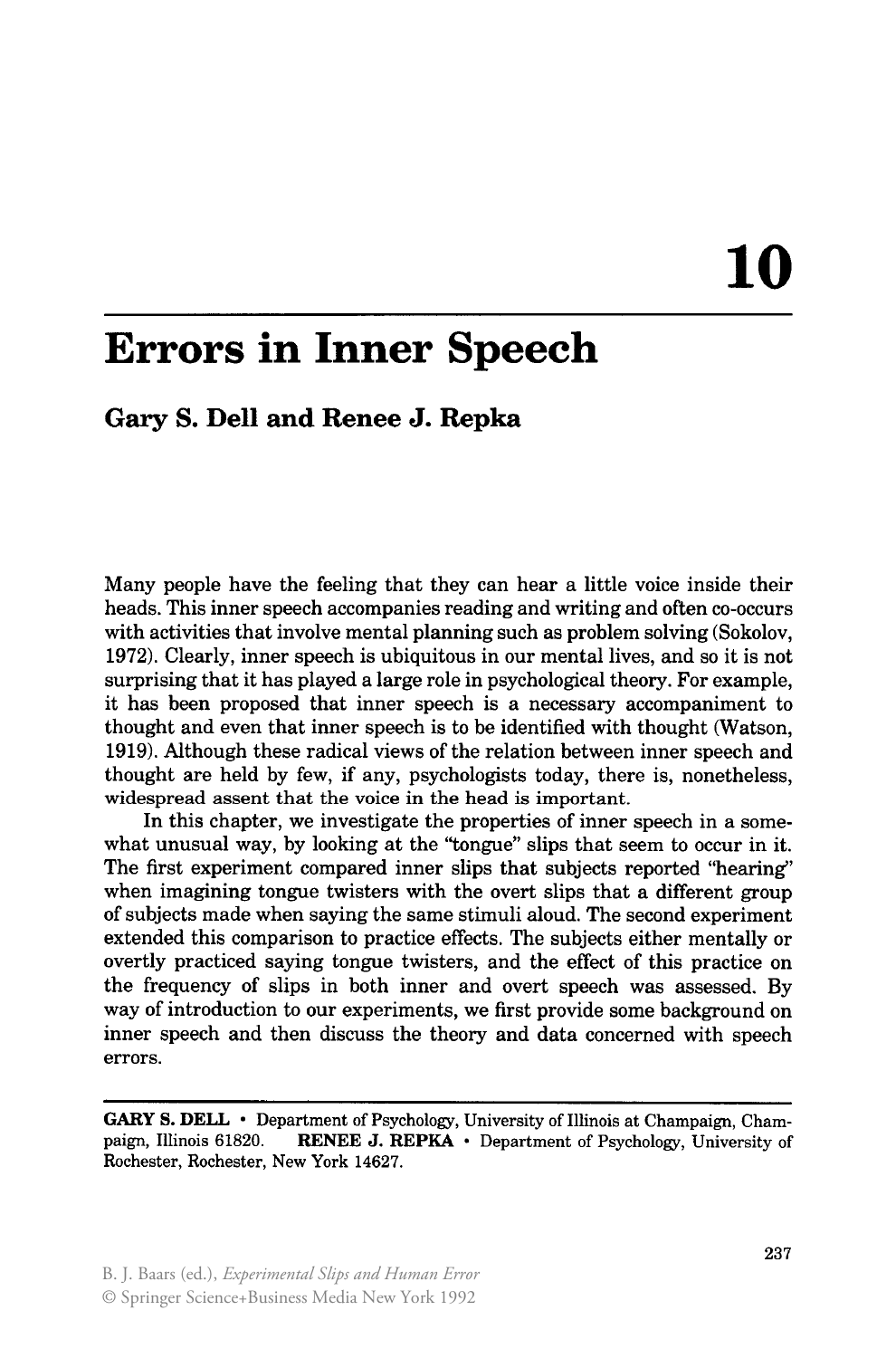# INNER SPEECH

Inner, or mental, speech is a form of verbal imagery in which the image has both an auditory component-you hear the words in your mind's ear-and an articulatory component-you imagine your articulators moving the wav they would during overt speech. Although the main feature of inner speech is this phenomenology, it does have one observable component: electromyographic activity in the appropriate muscles is associated with mental rehearsal in general and with inner speech in particular (Jacobson, 1930; Sokolov, 1972).

Inner speech, under various names, is an important construct in cognitive theory. The short-term retention and rehearsal of verbal material is said to involve a code that is either identical to or has much in common with inner speech (Baddeley, Thomson, & Buchanan, 1975; Conrad, 1964; Ellis, 1980). The subvocalization hypothesis of reading is, in essence, the claim that silent reading is mediated by inner speech, and although a pure subvocalization view of reading has been discredited (see Foss & Hakes, 1978), more abstract phonological recoding and dual-code theories, in which visual input is transformed into sublexical phonological forms, are claims about processes that may be related to inner speech. There are similar proposals about the role of a phonological code in writing (e.g., Hotopf, 1980).

Most research on these topics has been content to show that certain tasks, such as memorization or reading, make use of a speechlike code. What has been studied much less often is the basic nature of inner speech, specifically its relation to overt speech. A few studies have compared the rates of inner and overt speech. Although one study (Landauer, 1962) suggests that the rates are similar, most researchers have found that inner speech can be "articulated" more rapidly than overt speech (Anderson, 1982; MacKay, 1981; Weber & Castleman, 1970). This difference can be interpreted in at least two ways. One possibility is that overt articulation dynamics are a rate-limiting factor in overt speech, so that in the absence of articulation, inner speech can be faster. A second interpretation is that inner speech is actually abbreviated in some way. One can imagine that unimportant words or grammatical affixes may be dropped in inner speech (e.g., Vygotsky, 1962) or that the phonological form of the words is incomplete. Anan'ev (cited in Sokolov, 1972) claimed that words in inner speech are characterized primarily by their initial consonants, the remainder of the word is not being clearly articulated in the image.

Some sort of phonological abbreviation would make sense in light of the sequential nature of spoken words. The initial segments of words are more easily retrieved (Brown & McNeill, 1966). and are more important in word recognition than final segments (Marslen-Wilson & Welsh, 1978). Thus, it is conceivable that inner speech emphasizes initial segments in some way.

Although the characterization of inner speech as phonologically abbreviated seems consistent with experience and can account for the faster rate of inner speech, it requires more direct support. In particular, we need some way to assess which parts of words are actually covertly articulated. One way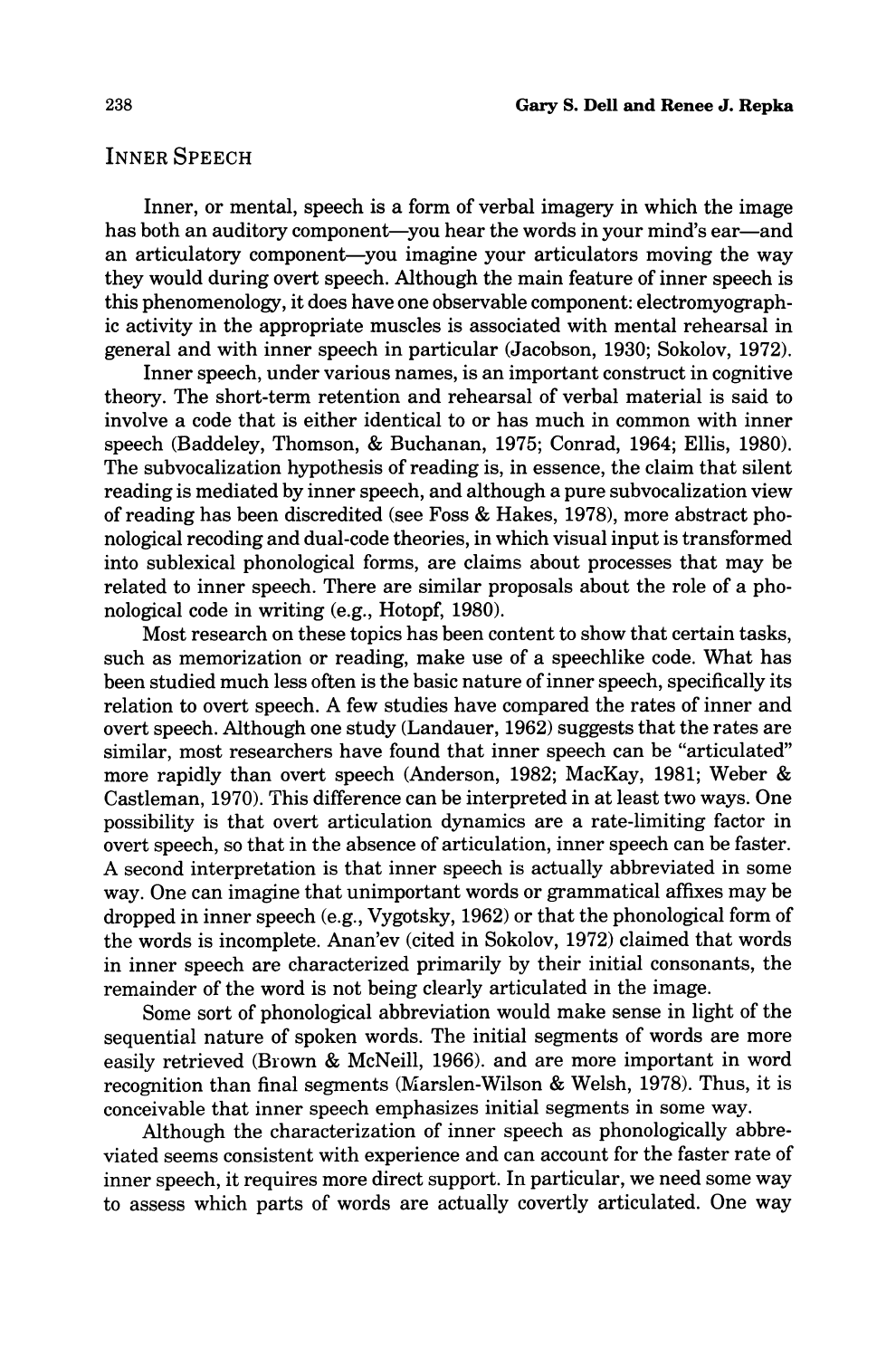would be to have the subjects imagine words whose initial and noninitial parts require separate muscle groups and then to obtain the relevant myographic recordings. A simpler way, the one adopted here, it to look at the slips of the tongue that seem to occur in inner speech. Hockett (1967) reported, "I have observed 'slips of the tongue' in my own inner flow [of speech] often caught and edited out before they could be mapped into overt speech by tongue and lips" (p. 927). Dell (1978) showed that, when subjects mentally recite tongue twisters, they report errors that are similar to those that occur when tongue twisters are said aloud. Such comparisons can be used to investigate hypotheses about the nature of inner speech. In particular, if the covert articulation of inner speech is abbreviated as described above, we might expect inner slips to show a greater tendency than overt slips to involve the initial parts of words. To make this prediction more precise, however, we first need to consider some of the theoretical issues in language and speech production and how the study of speech errors has addressed these issues.

# SPEECH ERRORS AND THEORIES OF PRODUCTION

It has often been proposed that speech errors provide important, if not the most important, data for the study of production (e.g., Cutler, 1981; Fromkin, 1971; Garrett, 1975; MacKay, 1970). Most theories of production have been designed either to account solely for speech errors (e.g., Dell, 1986; Fay & Cutler, 1977; Garrett, 1975; Shattuck-Hufnagel, 1979; Stemberger, 1985) or rely heavily on such data (e.g., Bock, 1982; MacKay, 1982). All of these theories follow Lashley (1951) in assuming that speech errors occur during the construction of internal representations of an utterance that are assembled before articulation. Among these representations are some kind of syntactic representation whose basic units are lexical items, a phonological representation whose units are segments and possibly features, and a motor program.<sup>1</sup>

What are typically called slips of the tongue are usually associated with the construction of syntactic or phonological representations, and not with the assembly of a motor program. Slips involving the misordering or substitution of words (e.g., "writing a mother to my letter") are assigned to processes that associate lexical items as whole syntactic entities with slots in a syntactic frame (e.g., Fay & Cutler, 1977; Garrett, 1975). Errors in which segments, features, or clusters are misordered, deleted or added (e.g., ''blue bug-blue blug") are assigned to processes that link phonological units with slots in phonological frames (e.g., Dell, 1986; Shattuck-Hufnagel, 1979; Stemberger, 1985). Thus, although speech errors are called slips of the *tongue,* they are seen to occur in the nonmotoric linguistic planning of utterances. Evidence for this claim comes from the observation that speech errors are under the control of

 ${}^{1}$ It is not clear that the motor program can be assembled substantially before articulation. For evidence that it can, see Sternberg, Monsell, Knoll, and Wright (1978).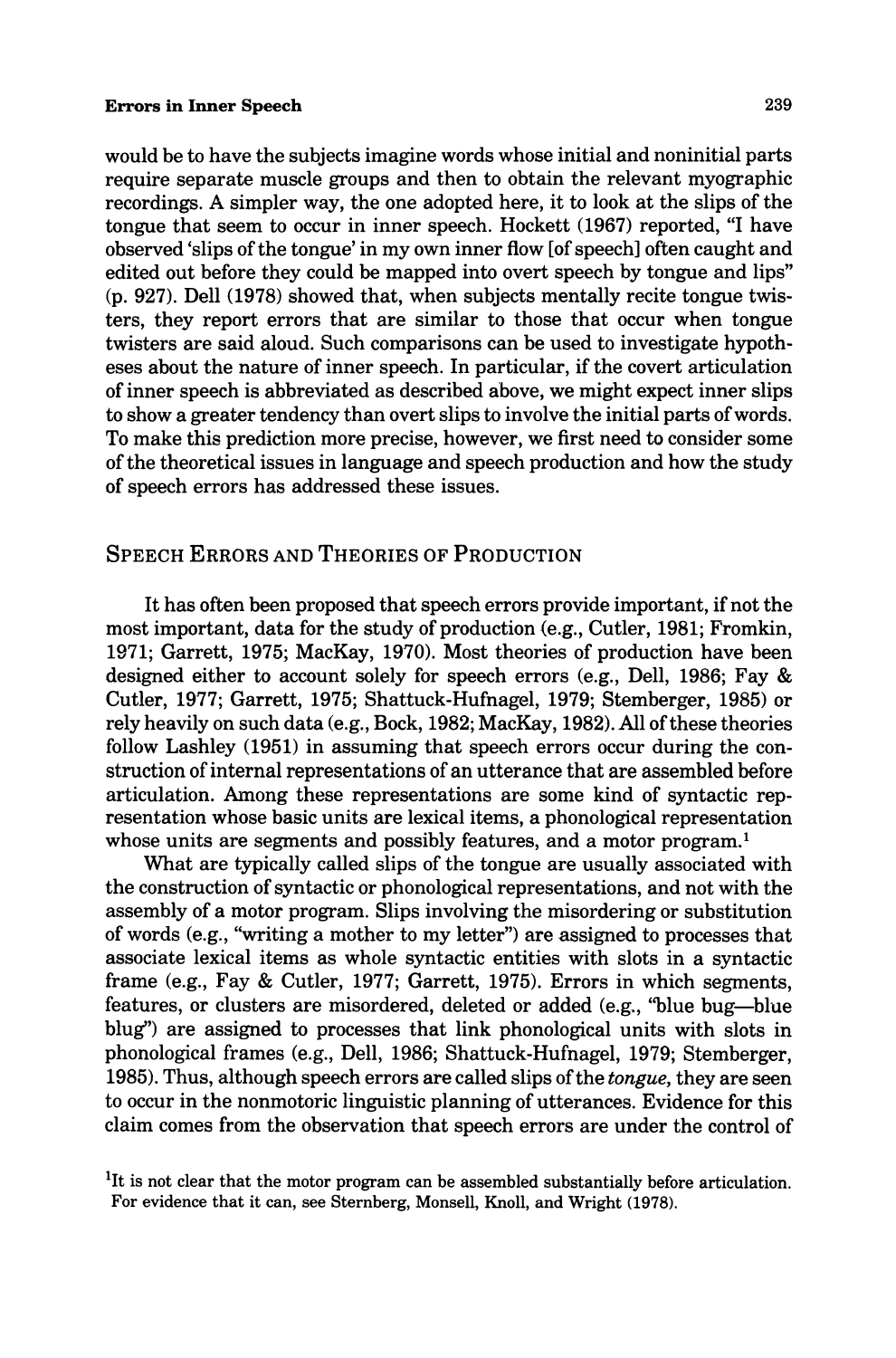phonological rules; that is, errors almost never result in sound sequences that do not occur in the language being spoken (Fromkin, 1971; Wells, 1951). Thus, a speaker might say *blug* for *bug,* but never *lbug.* 

MacKay (1982, 1987) has outlined a general theory of the production of sequences that addresses both speech errors and inner speech. The theory proposes that production involves the top-down left-to-right activation of nodes in a (primarily) hierarchical network. The nodes stand for either mental (e.g., linguistic) or physical (visual, auditory, or motoric) units. With respect to speech production, we need consider only linguistic and motor nodes.

Both the linguistic and motor nodes can be subdivided into *content* and *sequence* nodes. Linguistic content nodes represent actual items (words, phonemes, etc.), and linguistic sequence nodes code the rules that govern how linguistic content nodes can combine. As in standard linguistic theory, the sequence nodes represent *categories* of content items. For example, a sequence node for NP (noun phrase) might specify a sequence of the category Det (determiner) followed by the category N (noun). There is an analogous division between content and sequence among the motor nodes, but these nodes are not important here.

Within the linguistic nodes, both content and sequence nodes are organized into levels, specifically a syntactic level, whose content nodes represent specific words and phrases and whose sequence nodes represent syntactic rules, and a phonological level, whose content nodes represent specific syllables, syllabic constituents, phonemes, and features, and whose sequence nodes represent syllable structure rules (e.g., Syllable  $\rightarrow$  Onset Rhyme). Figure 1 shows the hierarchy of syntactic and phonological content nodes for the noun phrase "thirty-seven silver thistles." (Feature nodes have been omitted for the sake of clarity.)

The links among the content nodes specify constituent relations (e.g., the syllable  $\langle sI \rangle$  connects to the onset  $\langle s \rangle$  and the rhyme  $\langle I \rangle$ . Links among sequence nodes specify both constituent relations and order relations. The sequence node for *syllable* connects to the sequence nodes for *onset* and *rhyme,*  and special inhibitory links between *onset* and *rhyme* ensure the activation of *onset* before *rhyme.* Each sequence node, as well, connects to all content nodes in its categorical "domain." So, for example, the sequence node for *onset* connects to content nodes for every onset that occurs, and the sequence node for *noun* connects to content nodes for all nouns.

The production of a sentence involves the spreading of activation from the highest level linguistic nodes to the lowest level motor nodes. The activation of a content node at the lowest motor level results in the movement of a muscle. The dynamics of the spreading activation process are complex, but in essence, it works this way: Sequence nodes are activated in a top-down/left-to-right fashion (as in a depth-first search that always takes left branches first). As it is activated, each sequence node then activates the most "primed" content node in its categorical domain. Priming, in the theory, can be thought of as preparation for activation. Thus, when the sequence node for *onset* is activated, it activates that onset with the greatest degree of priming. Content nodes are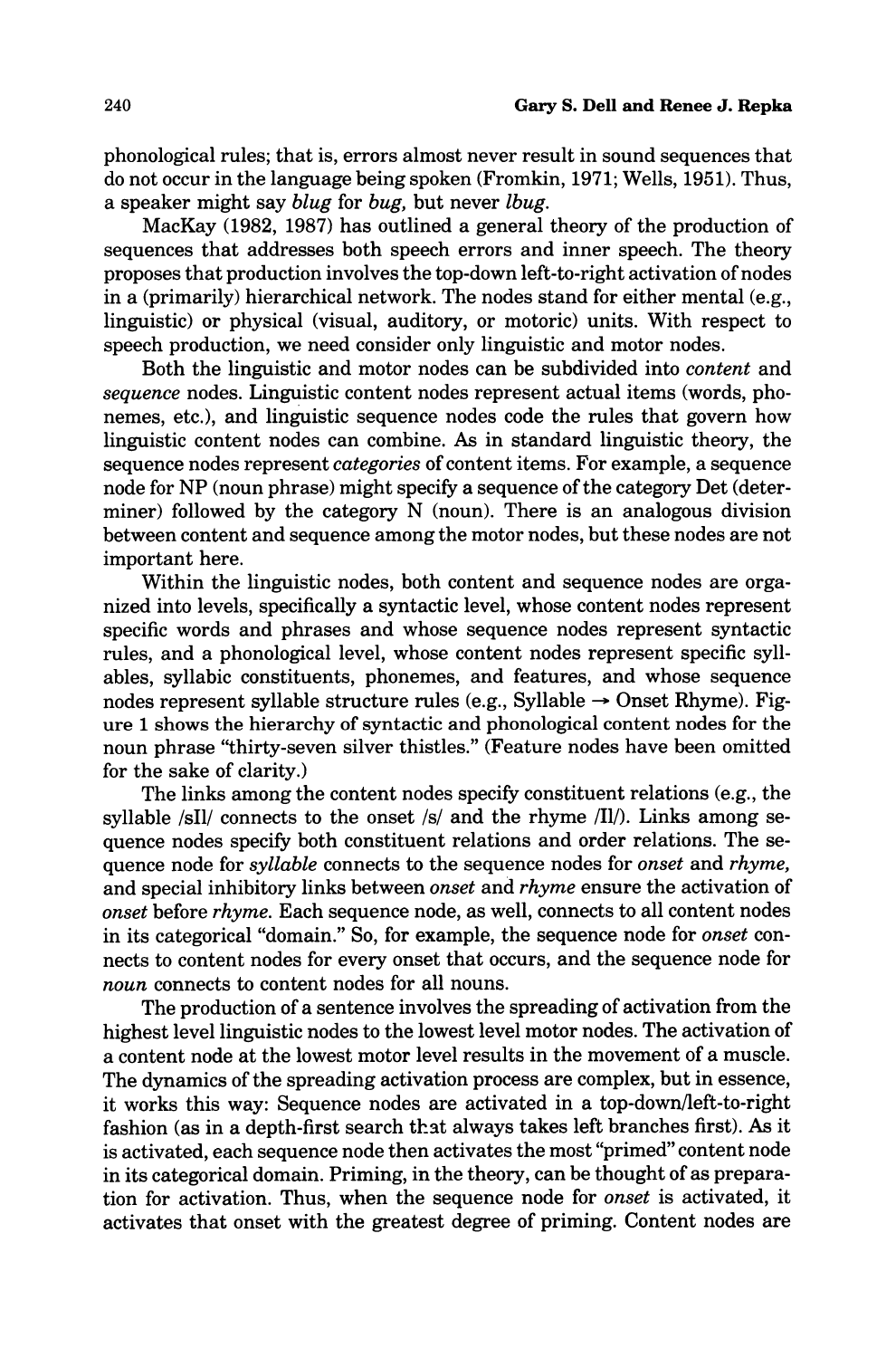

to feature nodes

FIGURE 1. Linguistic content nodes for the phrase "thirty-seven silver thistles." Separate phoneme nodes are provided for pre- and postvocalic versions of each consonant following a suggestion of Dell (1986). Feature nodes have been omitted to simplify the figure.

primed when their parent content node is activated. Thus, the activation of the syllable *IsIl/* would prime the onset *lsi* and the rhyme */Ill,* leaving these nodes in a position to be activated when the sequence nodes for *onset* and *rhyme* are activated. The end result is a proper sequence of activation of content nodes creating, ultimately, the proper sequence of behavior.

Dell (1980, 1985, 1986) and Stemberger (1982, 1985) have used similar models to give quantitative accounts of speech error distributions. Errors occurs when what MacKay would call a sequence node activates the wrong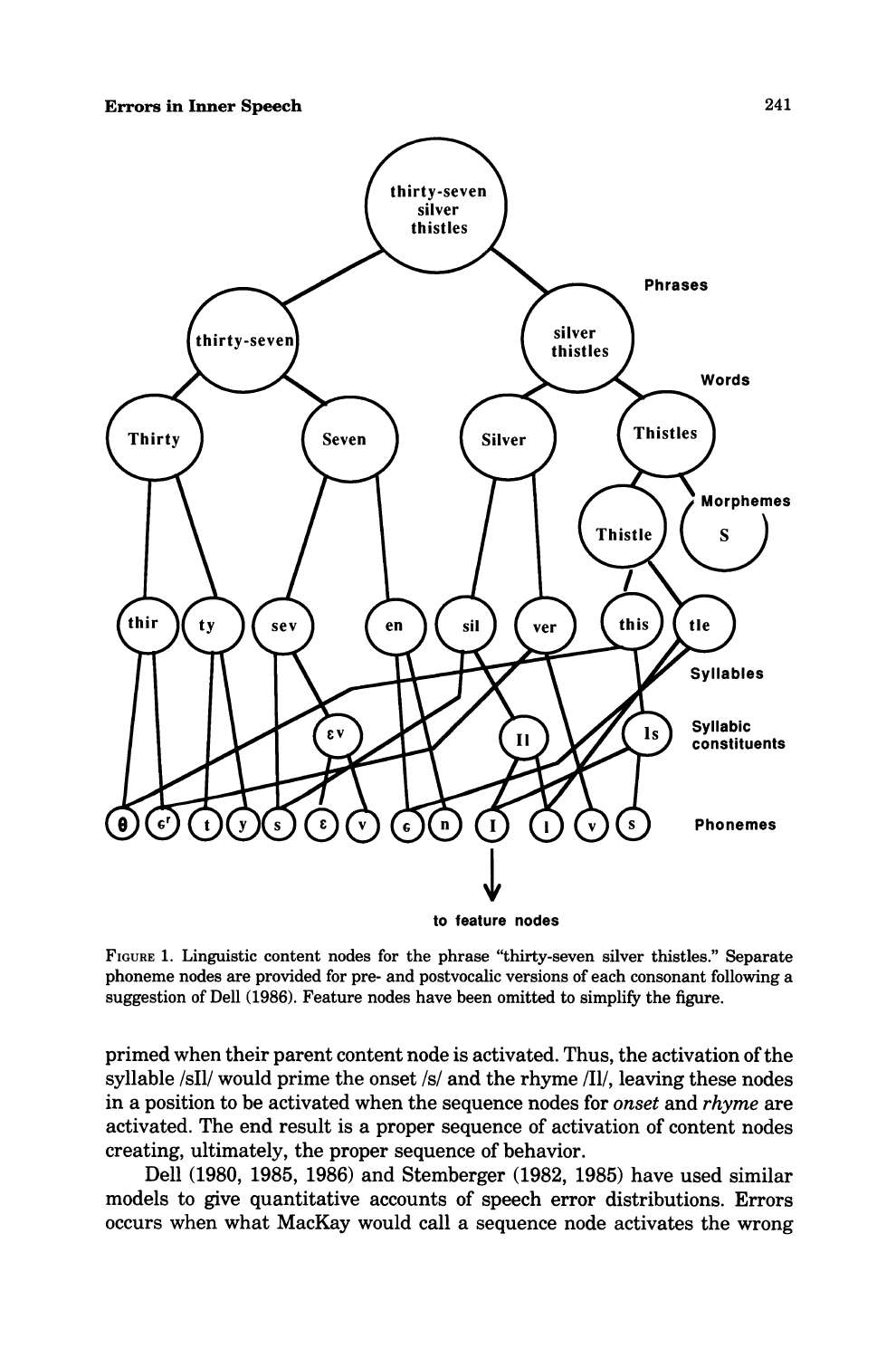content node in its domain. Dell and Stemberger have shown how factors such as item similarity and familiarity can lead to the wrong node's being in a greater state of readiness than the correct one. In addition, they have provided good accounts of the variety of errors that occur at the lexical and phonological levels. A major difference between the approaches of Dell and Stemberger, on the one hand, and of MacKay, on the other, has to do with the levels at which sequence nodes select among the content nodes. According to MacKay, such selection takes place at every level in the hierarchy: phrase, word, morpheme, syllable, syllabic constituent, phoneme, and feature. Stemberger (1982) noted, however, that most speech errors involve either words or phonemes and the other levels much less often, and he suggested that the active rule-guided selection of content (in MacKay's terms, the activation of content nodes by sequence nodes) occurs only at the lexical and the phoneme levels. Dell (1986) showed by simulation that if phonological content selection takes place only at the phoneme level, the observed rates of syllable, syllabic constituent, phoneme, and feature errors can all be accounted for. Thus, it can be argued that, although the general framework of MacKay is correct, the actual interaction among content (linguistic items) and sequence (linguistic rules) may be more restricted than is proposed in the theory.

# SLIPS OF THE TONGUE AND INNER SPEECH

Having provided background to both inner speech and speech errors, we are now in a position to consider what kinds of slips of the "tongue," if any, should occur in inner speech.

MacKay (1982) claimed that inner speech involves the activation only of linguistic nodes. Motor nodes are not activated but are instead primed by the activation of linguistic feature nodes, and this priming is responsible for electromyographic potentials. Given the assignment of speech errors to the linguistic levels in the theory and the claim that inner speech involves only the activation of those levels, one would expect to find inner slips and to find that these slips would be similar to overt slips. This expectation assumes, however, that the linguistic levels are fully activated. Earlier, we mentioned the possibility of some kind of abbreviation in this activity. Let us now consider some forms of abbreviation and what inner slip patterns they would be associated with. One possible abbreviation, which we call the *lexical opacity hypothesis,*  is that only nodes at the word (or higher) level are activated in inner speech. In this view, hearing the words in inner speech with the mind's ear is the result of the activation of word nodes. Given that one of the primary functions of inner speech is the mental rehearsal of word sequences, this kind of abbreviation still allows for this function to be fulfilled.

If the lexical opacity hypothesis is correct, one would expect the following pattern of inner speech errors: First, there should be very few errors involving sublexical units (affixes, segments, clusters, etc.). If nodes at these levels are not activated, there can be no corresponding errors. Second, errors involving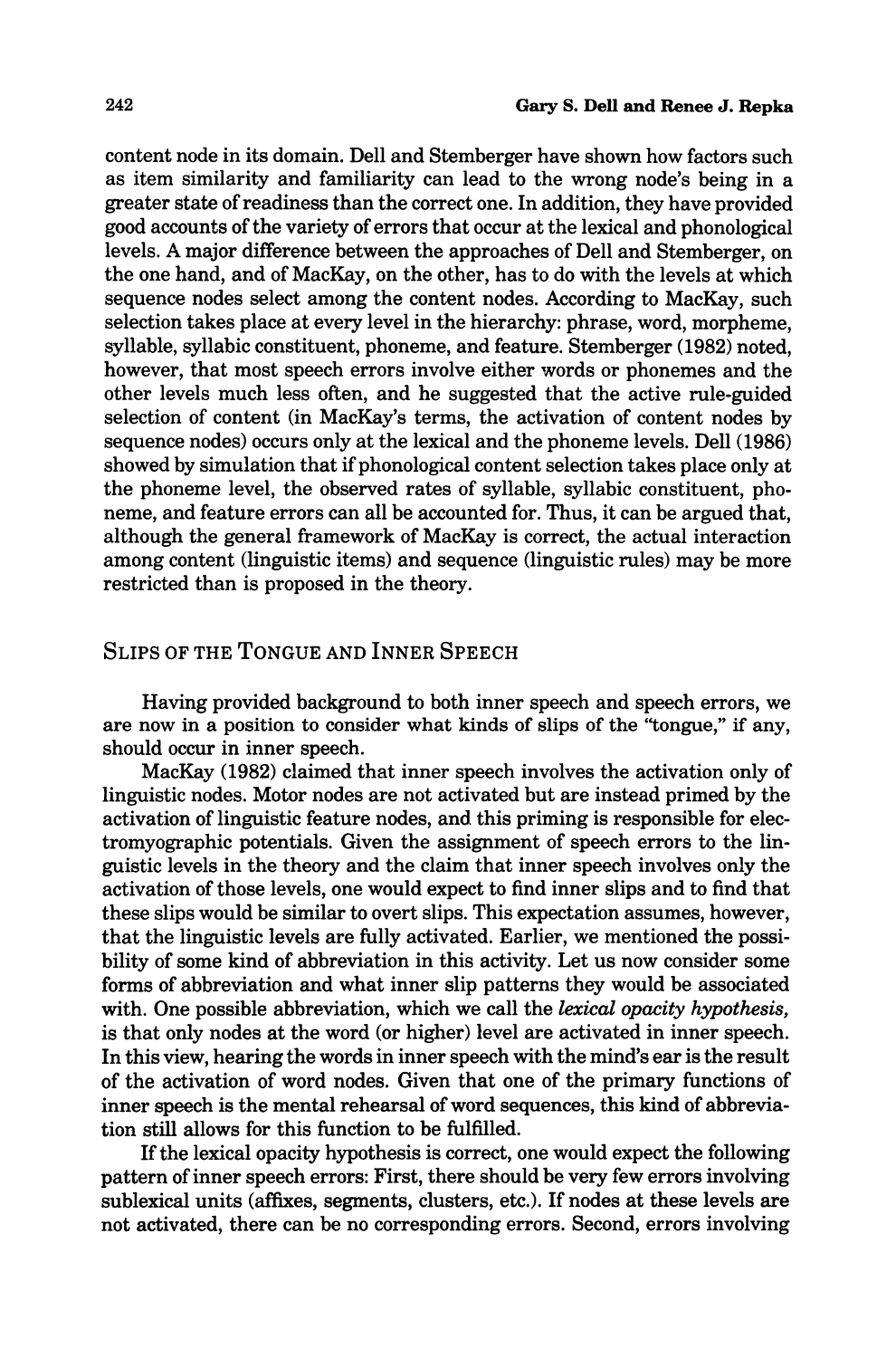the movement or substitution of words could occur, but one would not expect phonological relatedness to affect the probability of any two words' interacting in an error. Such effects in overt word errors (e.g., "yoga-yoghurt") have, in the network models discussed earlier, been attributed to bottom-up feedback from phonological content nodes to word content nodes, making a similar, but incorrect, word more likely to be selected (Dell & Reich, 1981; Harley, 1984; Stemberger, 1985). However, if phonological nodes are not active in inner speech, there can be no such effect on inner slips.

Although the lexical opacity hypothesis is a logical possibility for inner speech in some situations, it has at least two empirical strikes against it. The first is the fact that appropriate neuromuscular activity accompanies inner speech, a finding that, at least within the confines of MacKay's theory, is totally incompatible with lexical opacity. The reason is that phonological nodes must be activated in order to prime the muscles. Second, it is well known that memory performance for subspan sequences is degraded when the items making up the sequence to be remembered are phonologically similar (e.g., Conrad, 1964). If inner speech is, in fact, the medium of representation in such tasks, the degradation due to phonological similarity is unexplained if no nodes ''lower'' than words are activated.

Thus, it appears that a pure lexical opacity view of inner speech will be unlikely to account for the data, and we will need to consider a less drastic form of abbreviation. As mentioned before, some discussions of inner speech suggest that not all components of words are phonologically encoded. This view is, in fact, quite consistent with MacKay's theory. Assume that, in inner speech, each word's lexical node and *some*, but not all, of its phonological nodes (syllables, syllabic constituents, phonemes, and features) become activated. If only some phonological nodes become active, these will tend to be nodes corresponding to the initial parts of words. The reason is to be found in the theory's mechanism for the storage of order in the linguistic sequence nodes. If Sequence Node A precedes Node B and both are immediate constituents of Sequence Node C, then B can never become activated until A has been activated, because when C is activated, it primes both A and B. However, because A precedes B, A inhibits B. The result is that priming builds up faster on A, causing it to become activated first, and leading to the selection of a content node in A's categorical domain. Once A and its corresponding content node have been activated, the theory assumes that A enters a period of self-inhibition, in effect, turning itself off and thus disinhibiting B and allowing B to be activated and to select its corresponding content node. Thus, if there are any activation failures, then either A and B, or B alone, will be left out. In other words, A cannot be eliminated without B's also being eliminated.

Consider what this means for the activation of phonological sequence nodes. If A and B are the initial and final syllables of a two-syllable word, and there is attenuation of processing in inner speech, the second syllable may never be activated. Similarly, at the next level in the hierarchy, the level dealing with syllabic constituents, we would expect to find that it is the rhyme portion of the syllable that is dropped, not the onset. In general, if there is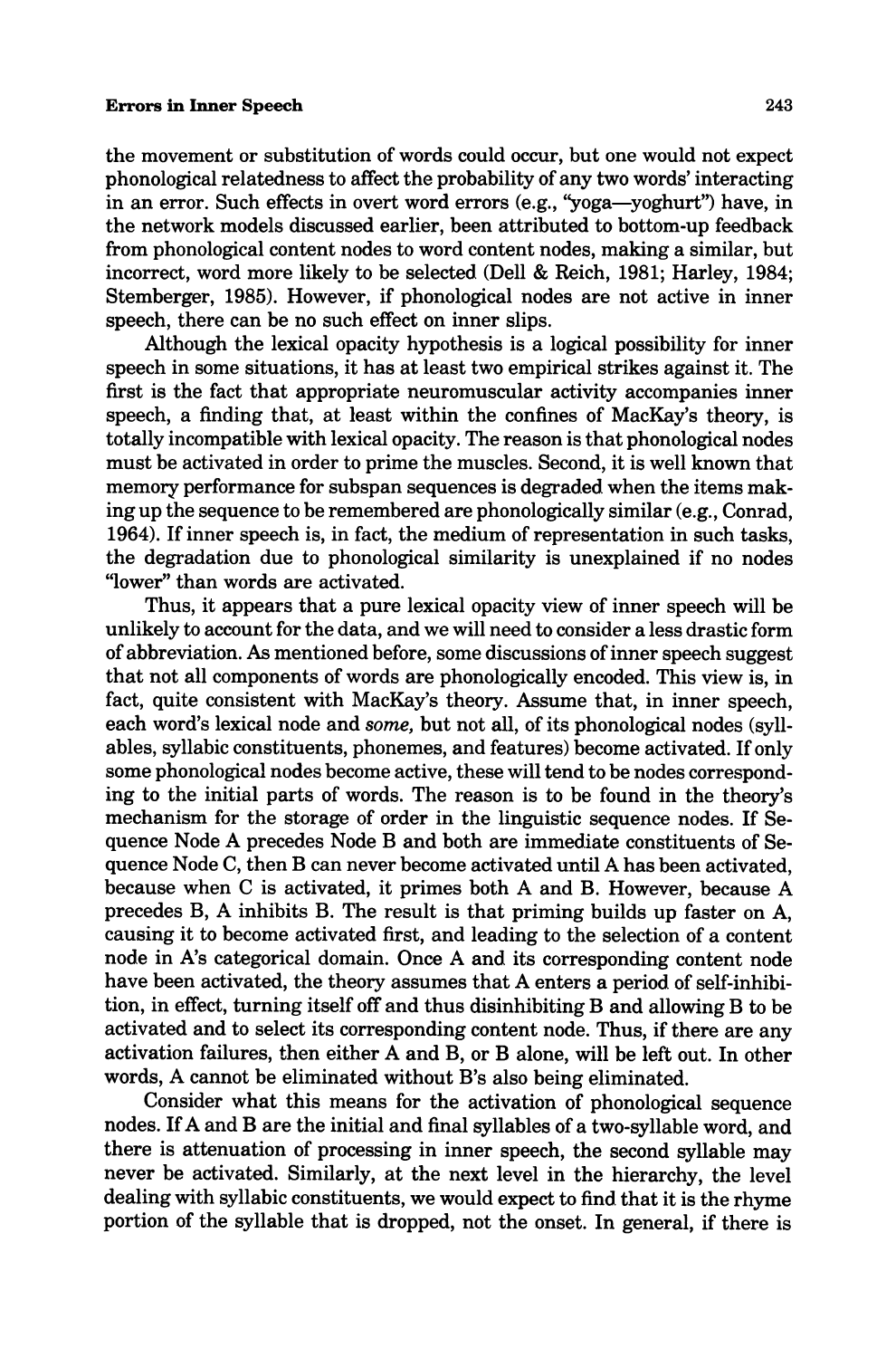incomplete activation of phonological nodes, it is the initial parts of words (the left branches in the phonological node hierarchies) that get through. This we will call the *partial-opacity hypothesis.* 

If the partial-opacity hypothesis is correct, we expect to find two major differences between inner and overt speech errors. First, both phonological errors and whole-word errors involving phonologically related words should occur with a lower incidence in inner speech than in overt speech. When words are only partly represented phonologically, the interactions that result from phonological similarity will necessarily be fewer. Second, pure phonological errors in inner speech should be restricted largely to word-initial consonants, the onset portion of the first syllable. By *pure phonological error,* we mean a mispronunciation that creates either a nonword (e.g., "A bucket of blue *blug's*  blood") or another word that is clearly the result of some phonological interaction, such as "A bucket of blue bug's *bud."* Although *bud* is a word, it bears no semantic relation to any intended word. The error can be simply characterized as the deletion of /l/ from *blood.* These predicted differences between inner and overt slips can be contrasted with error phenomena that should not differ between them. Given the assumption of the partial-opacity hypothesis that the attenuation of activation is just phonological, then affix errors (e.g., shift of an affix, ''black-backed bath brush-blacked-back bath brush'') or semantically related word errors (''black-backed bath cloth'') should be equally prevalent in inner and overt speech.

Thus, we have two contrasting views of abbreviation in inner speech, each associated with expectations about error patterns. To complete the picture, we mention a third hypothesis, the *full-specification hypothesis,* in which inner speech is associated with the full activation of all linguistic nodes. Here, we expect no differences between inner and overt slips because slips are regarded as a product of linguistic rather than motor processing.

Experiment 1 evaluated these hypotheses by comparing the inner slips that subjects report when mentally reciting tongue twisters with those that they report when reciting them aloud.

# EXPERIMENT 1

# *Method*

*Subjects.* Forty University of Rochester students from an introductory psychology class participated. All were native speakers of English.

*Materials.* The 20 phrases used are listed in Table 1. The first 13 phrases are tongue twisters; some are from traditional sources and others were constructed to follow tongue-twister patterns (see Kupin, 1979). Also included were five pseudo-tongue-twisters whose words bear clear similarity relations, but not the sort of relations leading to errors, and two non-tongue-twisters,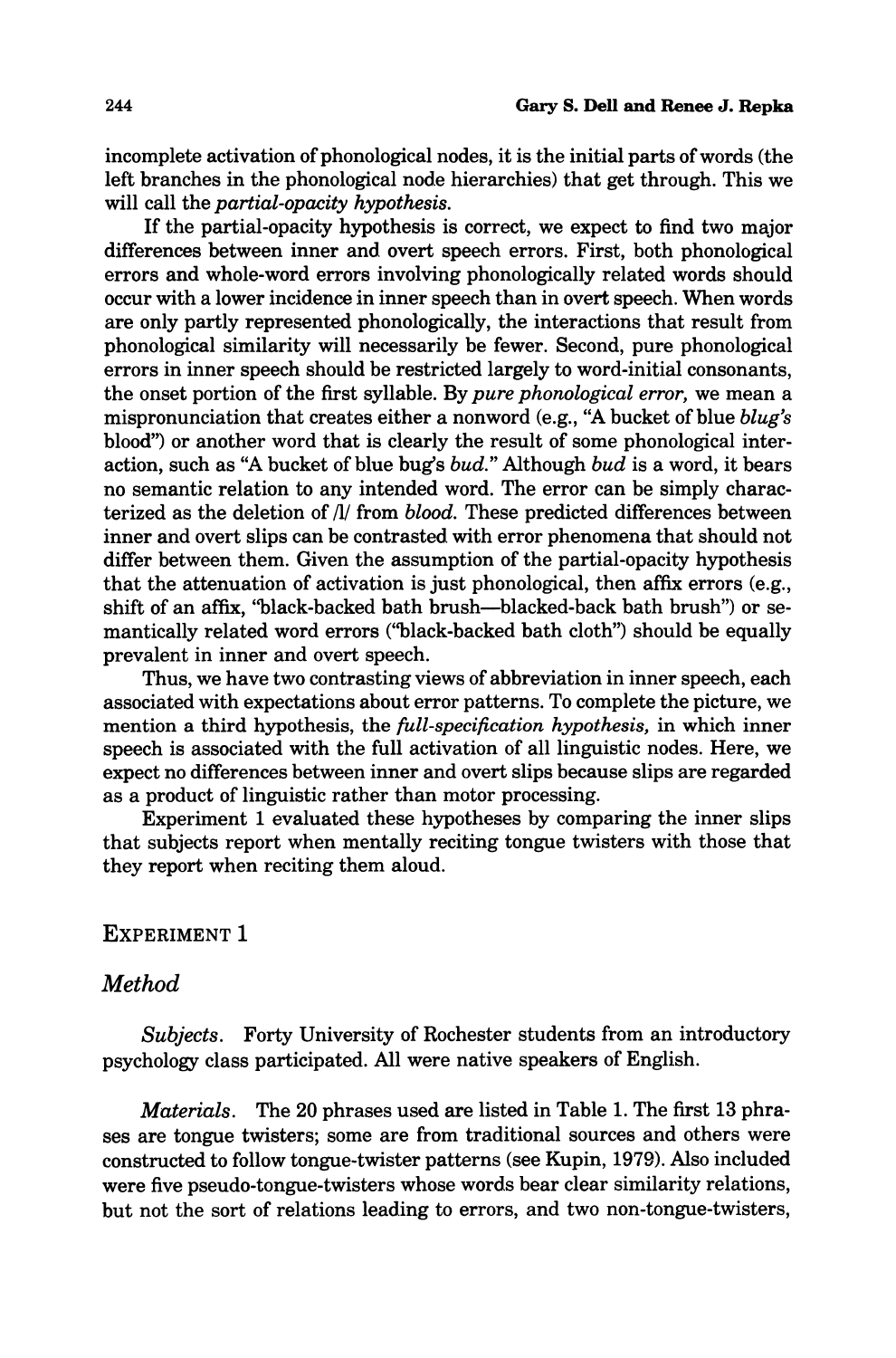phrases whose words bear no similarity relation. These latter two groups of phrases, especially the pseudo-tongue-twisters, were included to provide a weak test of the view that any reported inner slips are caused simply by subjects' acceding to the experiment's demand characteristics. If subjects report many inner slips on the pseudo-tongue-twisters-there should be very few overt slips to these stimuli-then one would be suspicious of the reported inner slips on the actual tongue twisters. Each phrase was printed on a single card with diacritical stress marks as shown in Table 1.

*Procedure.* Half the subjects (randomly determined) said the tongue twisters aloud and half imagined saying them. The instructions read to both groups of subjects are given below.

## *Overt Condition*

Tongue twisters, as you may know, are short phrases that are difficult to say without making errors. In this experiment, you will be asked to say some phrases that may seem like tongue twisters in time with a metronome. Here's an example. *(A card is presented that contains the phrase "Lift the ladder, Léster.*") Each mark above the words means that you should try to coincide the

| Material Used in Experiment 1       |
|-------------------------------------|
| Tongue twisters                     |
| Rúsh the wáshing, Rússell.          |
| A sóldier's májor shoulder súrgery. |
| Listen tó your lócal yókel yódel.   |
| Bring back Brad's brand.            |
| Gray géese graze gracefully.        |
| Thirty-séven silver thistles.       |
| A stewed sów's snout.               |
| A búcket of blue bug's blood.       |
| A proper copper coffee pot.         |
| A black-bácked báth brúsh.          |
| I think I've seen a single thong.   |
| Bláckbéard's black béard.           |
| Dáve dŕove the dúmptrúck.           |
| Pseudo-tongue-twisters              |
| My nice néw nightshirt.             |
| Séveral Símple Símons.              |
| A péck of pickled péppers.          |
| Móther mákes móst méals.            |
| Bill binds big bóoks.               |
| Non-tongue-twisters                 |
| Mány néw cándlesticks.              |
| A tásty lémon cáke.                 |
|                                     |

# TABLE 1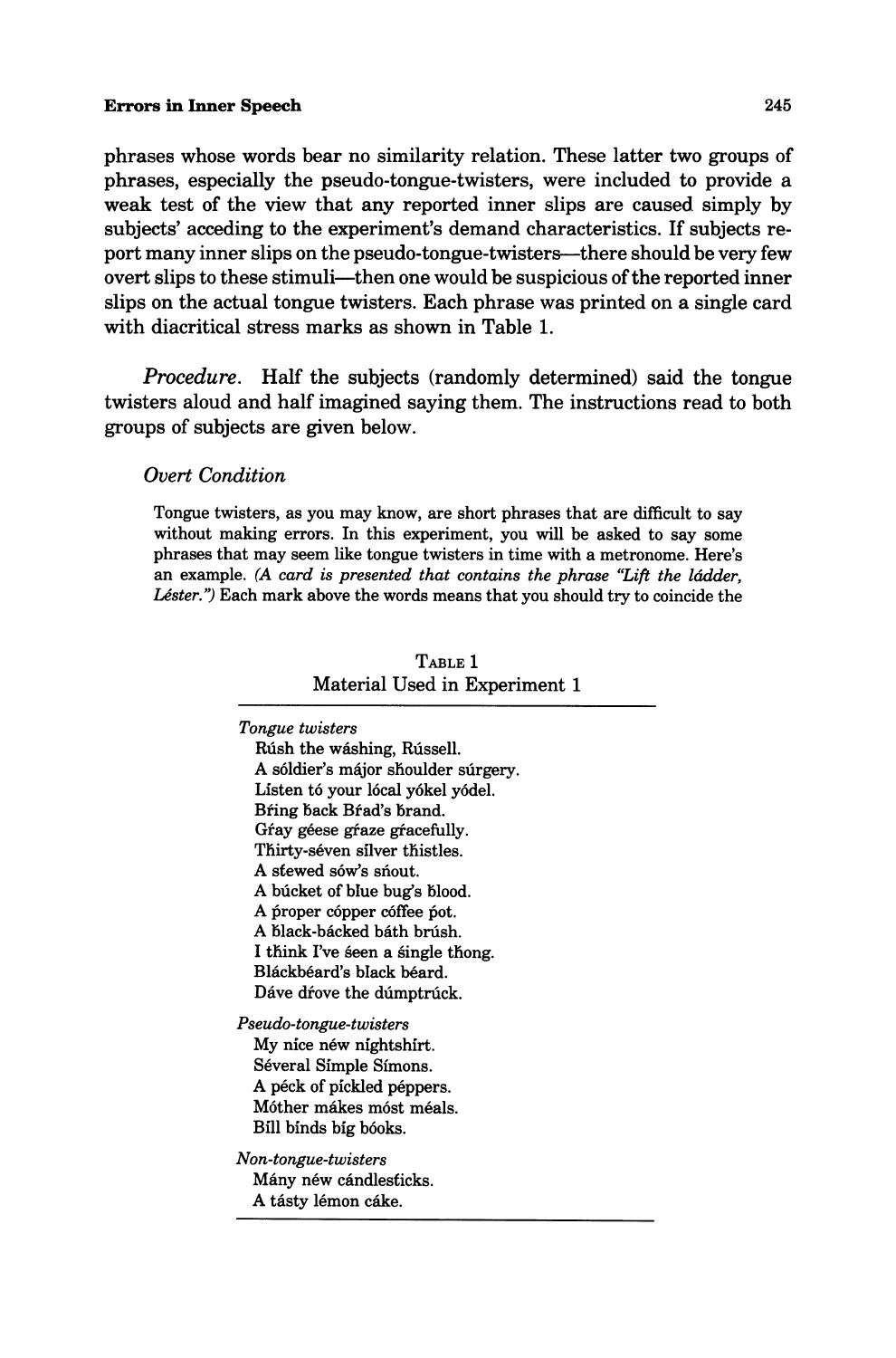syllable of the word with a beat of the metronome. For each phrase, I will first read it slowly to you, indicating how you should time it with the metronome. Then, you should say it aloud, slowly using the same timing. Then, I will remove the card and speed up the metronome. You should then say the phrase four times in time with the metronome. Pause for four beats between repetitions. If you hear yourself make a mistake, *stop immediately* and report the mistake to me. Then, continue to the next repetition. For example, if you made a mistake on the third repetition, stop, report the error, and then go on to the fourth and final repetition. After these four repetitions, say the phrase one more time slowly. There will be one phrase for practice and an additional 20 phrases for you to do. III be taping the experiment so that I can record the errors that you make, if any. Any questions?

### *Inner Speech Condition*

Imagine the word *ladder,* in particular the sound of the word. Can you hear it in your mind? Try it until you can. *(Subject reports being able to hear the word.)*  Next, imagine the phrase "Lift the ladder, Lester." Try to hear the words as distinctly as possible. In this experiment, you will be asked to imagine some phrases that may seem like tongue twisters. Listen to the words as you imagine them, and report any errors that you hear. Try not to move your mouth or tongue as you imagine the phrases. You will be required to imagine each phrase in time with a metronome, like this. *(Card is presented to the subject that reads, "Lift the ládder, Léster."*) Each mark above the words means that you should try to coincide that syllable of the word with a beat of the metronome. For each phrase, I will first read it slowly to you, indicating how you should time it with the metronome. Then, you should say it aloud slowly, using the same timing. Then, I will remove the card and speed up the metronome. You should then *imagine* the phrase four times in time with the metronome. Pause for four beats between repetitions. If you detect an error *stop immediately,* and report it to me. Then, continue imagining the phrase beginning with the next repetition. *(The remainder of the instructions are identical to those in the corresponding section for the overt condition.)* 

For both groups of subjects, the slow introductory repetition of phrases by the experimenter and then the subject was done at 0.8 stressed syllables per second. There were no errors at this rate. The rate for the four faster repetitions was 2.4 stressed syllables per second, a normal speaking rate. The 20 phrases were presented in random order.

Two aspects of the procedure should be noted. First, in both conditions, the subjects were repeating the phrases from memory (the card with the printed phrase had been removed). It turned out that the subjects had no trouble remembering the phrases; there was only one occasion on which a subject failed to repeat the phrase correctly in the slow overt repetition that concluded each trial. Second, in both conditions, the errors were detected and reported by the subject. Because this procedure is necessary in the inner speech condition it was required in the overt condition so that both conditions would reflect error-reporting biases. Of course, this does not mean that such biases are equal for the two conditions: we have no way to identify this bias in inner speech errors. We just felt that an imperfect control is better than none.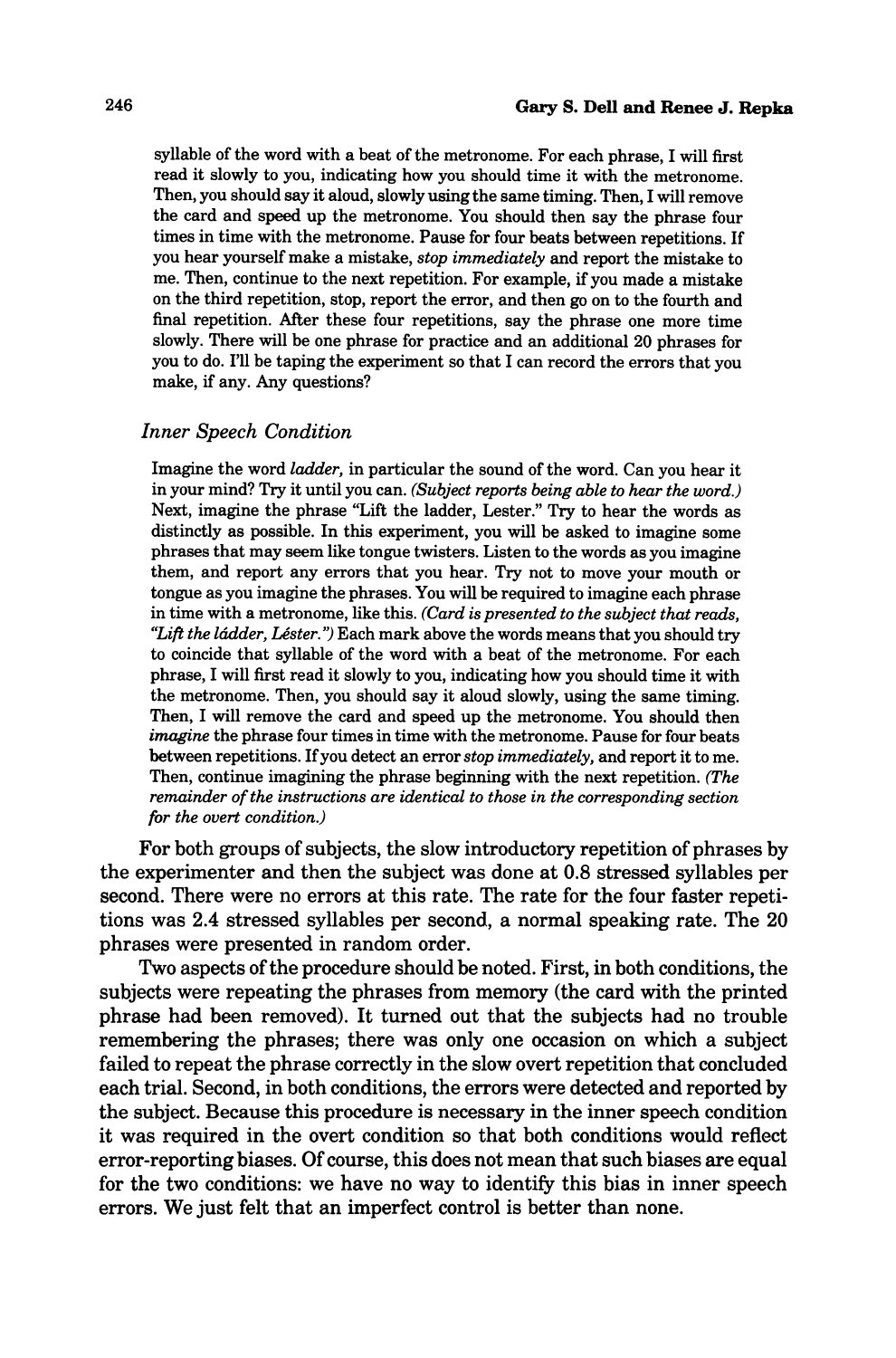# *Results*

As expected, both overt and inner slips were obtained, overt slips being reported more often (191) than inner slips (104). Nearly all of these errors were on the true tongue twisters for both inner speech (99 errors) and overt speech (187 errors). All subjects except two in the inner-speech condition reported errors, but only one subject reported more than 15. In the overt condition, all subjects except one reported errors, and three reported 15 or more errors.

Although there were clearly more overt than inner slips, there was very little difference in the variety of errors obtained. There were 67 distinct types of inner slips versus 72 types of overt slips. By a type, we mean a particular error, such as ''blue bug-blue blug," as opposed to a token, a particular error event, such as subject three saying *blue blug* on the first repetition of the phrase. Of the 28 types that occurred with three or more tokens, 23 occurred as both inner and overt slips. Thus, despite the greater number of overt slip tokens, there was a great deal of overlap between inner and overt slips.

Table 2 presents a breakdown of inner and overt slips (both types and tokens) according to the size of the unit participating in the error. We should note that the lexical errors include any error in which a word or word stem is pronounced as another word in the phrase (e.g., "A bucket of blue bug's bug'') or as a word from outside the phrase that is semantically related to one within the phrase (e.g., "A proper copper coffee pot-A proper copper coffee cup"). As mentioned earlier, an error such as ''blue bug's bud" would be a phonological rather than a lexical error. The table also provides a further breakdown of the

| Unit size         | <b>Examples</b>                                      | Inner<br>frequencies <sup><math>a</math></sup> | Overt<br>frequencies $a$ |
|-------------------|------------------------------------------------------|------------------------------------------------|--------------------------|
| Phoneme           |                                                      |                                                |                          |
| Initial consonant | "silver—thilver"<br>"graze—gaze"                     | 54 (32)                                        | 78 (27)                  |
| Medial consonant  | "washing-wassing"<br>"copper-coffer"                 | 2(1)                                           | 14(7)                    |
| Final consonant   | Brad's-Brack's"<br>"blood—blug"                      | 4(4)                                           | 10(7)                    |
| Vowel             | "Russell—Roosell"                                    | 1(1)                                           | 1(1)                     |
| Syllable          | "backed—backled"                                     | 2(2)                                           | 0(0)                     |
| Affix             | "black—blacked"<br>"mother-mothers"                  | 6(5)                                           | 7(4)                     |
| Lexical           | "soldier's—shoulder's"<br>"yokel—local"<br>"pot-cup" | 35 (22)                                        | 81 (27)                  |

TABLE 2 Number of Tokens and Types of Inner and Overt Slips from Experiment 1

 ${}^{\alpha}$ The number outside the parentheses is the number of error tokens obtained, and the number in parentheses is the number of types.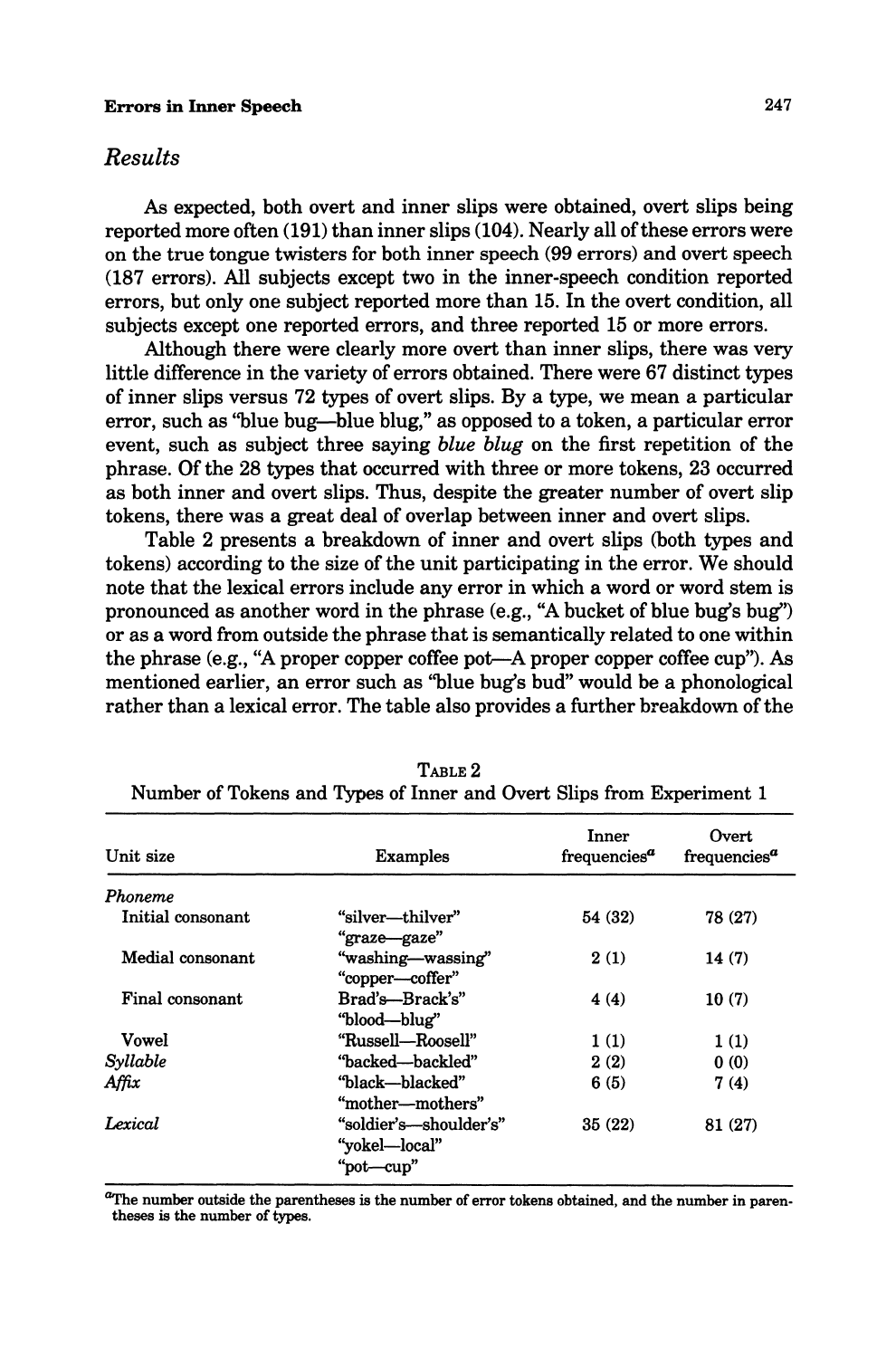phoneme errors by type and location of the erroneous phoneme. Initial consonants were defined as those preceding the first vowel in a word, final consonants as those following the last vowel, and all others as medial consonants.

The relative percentages of the unit sizes are somewhat reminiscent of corresponding data from speech error collections in that single-phoneme and lexical errors predominate to a large extent. Also, initial consonant errors tend to predominate over other phoneme errors in speech error collections as they do here. The near absence of vowel errors in the data, however, is not typical. In our data, it undoubtedly reflects the fact that the stimulus phrases did not include tongue twisters that generate vowel errors (as happens when one says ''toy boat" repeatedly). The table reveals principally that there is a strong reduction in the number of inner-slip tokens, but not types. The possible exceptions to this generalization are in the affix category, and in the positional distribution of consonant slips. (Here, we are ignoring the vowel and syllable categories as they have almost no errors.) With regard to the affix category, we can make a tentative claim that these errors are as prevalent in inner speech as in overt speech. Our claim is tentative because there are few errors in this category and because the range of affixes covered in the experiment was not extensive. Inner affix errors involved the regular possessive (three cases), the third-person singular present tense (two cases), and the regular past tense (one case).

In the distribution of consonant slips, there was a tendency for slips to be restricted to initial consonant positions to a greater extent in inner than in overt speech. For inner consonant errors, 90% of the tokens and 86.5% of the types involved consonants before the first vowel. In overt slips, these numbers were 76.5% and 65.9%, respectively, percentages that are marginally (.05 < *p*  < .10) lower than their inner-speech counterparts. Because this difference is exactly the difference expected by the partial-opacity hypothesis, it is worth exploring.

Let us consider the possibility that the greater tendency to initial consonant errors in inner speech is simply due to an *error-detection bias* rather than an error-occurrence asymmetry. In this view, inner and overt speech generate slips of the same types with the same frequency. The process of detecting an error occurs by perceptual analysis of all available information, including, in the case of overt speech, auditory and kinesthetic feedback. For inner speech, the only available information is found in the verbal imagery (whatever that is) and perhaps in some minute kinesthetic feedback. If we further assume that this relative lack of information in inner speech makes it particularly difficult to "hear" anomalies that occur in noninitial parts of words, then the tendency for phonemic errors to be largely confined to initial positions is explained.

Although it is probably impossible to establish whether any differences between inner and overt errors are due to error occurrence or error detection, we feel that we can offer some arguments that the relative predominance of initial consonant errors in inner speech is not due to a detection bias of the sort described here.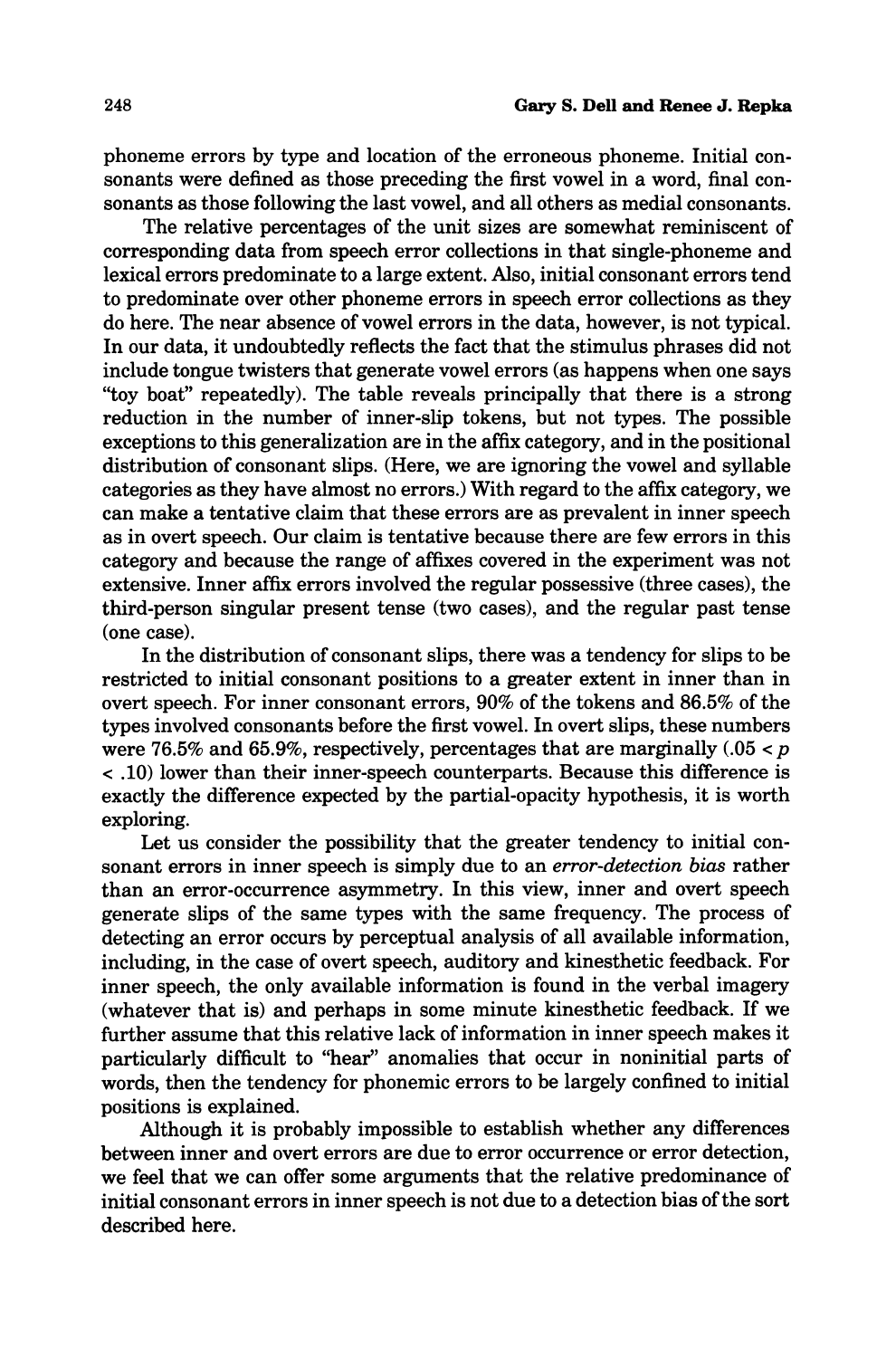Our first point concerns differences between lexical and phonemic errors. If the lexical errors are examined as if they were phonemic errors (e.g., if "local-yokel" is seen as an initial consonant substitution, and ''brand-Brad'' is seen as a final consonant deletion), we find no differences between inner and overt slips with regard to the distribution of consonant errors over positions (see Table 3). Here, there is no relative initialness effect for the inner slips. For inner slips, 49.1% of the tokens and 45.7% of the types are in the word's onset, compared with 51.8% and 43.5%, respectively, in the overt slips. This finding argues against a simple detection bias in which subjects are relatively unable to "hear" errors in noninitial positions in inner speech.

A similar point can be made about affix errors. The relevant affixes were all single phonemes  $(|s|, |z|, |t|, \text{ or } |d)$  occurring in word-final position. Yet these errors were reported about as often in inner and overt speech, again counter to the claim that anomalies in word-final position are hard to hear in inner speech. In general, the small word-position effect was restricted to the true phonological errors, errors in which segment-sized nonmorphological units were being manipulated.

Before we turn to a discussion of the results with respect to the hypotheses outlined in the introduction, there is one more asymmetry worth noting in the data. The large two-to-one advantage of overt slip tokens over inner slip tokens was not present on slips occurring on the first stress beat of the phrase (33) overt slip tokens, 30 inner slip tokens). This contrast is large and statistically significant for the other beat positions. For the second beat, there were 66 overt and 36 inner slips; for the last beat, 42 overt and 18 inner slips; and for the third (but not last) beat, 49 overt and 25 inner slips. Thus, we have another initialness effect, this time a phrase-initial effect. Like the word-initial effect for phonological slips, the phrase-initial effect is an instance of a relatively greater concentration of inner slips in initial positions.

# *Discussion*

Probably the most important result of the experiment was the qualitative similarity of inner and overt slips. The same types of errors were obtained for

TABLE 3 Number of Consonant Error Types and Tokens as a Function of Word Position for Lexical Errors Analyzed as if They Were Phonemic Errors

|       |         | Consonant position |        |  |
|-------|---------|--------------------|--------|--|
|       | Initial | Medial             | Final  |  |
| Inner | 26(16)  | 19(12)             | 8(7)   |  |
| Overt | 72 (20) | 48 (13)            | 19(13) |  |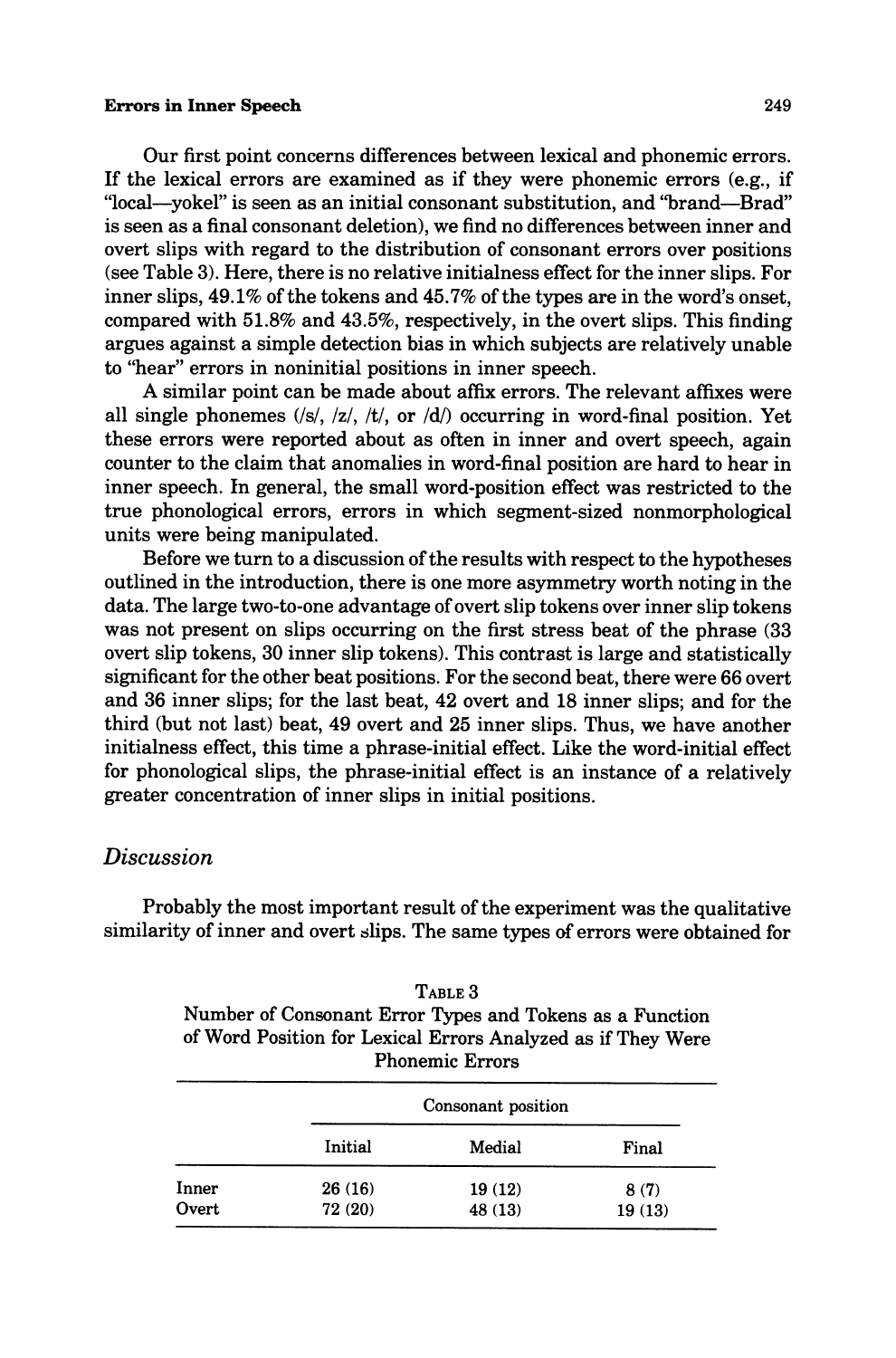the most part. There were, however, almost twice as many overt as inner slips, and there were tendencies for inner slips to occur relatively more often in the initial part of phrases and for inner phonological slips to occur in word onsets.

These results rule out the lexical opacity hypothesis, the hypothesis that inner speech involves the rehearsal of lexical, but not phonological, information, or, to use network activation terms, that it involves the activation of lexical but not phonological nodes. The presence of many phonological errors in word-initial positions shows that at least some phonological encoding processes occur in inner speech. The lexical slips in inner speech were also strongly phonologically motivated (e.g., ''local-yokel"). In fact, only two inner lexical slips (''pot--cup'' and ''yodel-strudel'') and two overt slips (''pot--cup'' occurring twice) could be ascribed to nonphonological causes.

The two remaining hypotheses, also run into difficulty as complete accounts of the data. The full-specification hypothesis, in which all linguistic levels participate fully in inner speech, is contradicted by the finding that some kinds of inner slips in certain word and phrase positions were much less likely than the corresponding overt slips. To salvage this hypothesis, one would have to appeal to some form of detection bias. Such a bias would have to be.sensitive to word and phrase position and linguistic level.

The partial-opacity hypothesis, in which some parts of the phonological level (primarily word onsets) are activated in addition to the lexical level, accounts for many features of the data, particularly the word-initial bias for inner phonological errors and the reduction in phonologically mediated lexical errors in inner speech. These latter slips should be less frequent because the lessened activity of the phonological level would reduce the interactions among the phonologically related words of the tongue twister. For example, the words *yokel* and *local* are confusing only if more than their initial consonants are activated. In fact, the only errors that should not be diminished in inner speech according to this hypothesis are semantically caused lexical errors and affix errors. Although there were very few errors in these categories (two semantic inner slips, two semantic overt slips, six affix inner slips and seven affix overt slips), there is, in support of the hypothesis, no evidence of an attenuation in inner speech.

The partial-opacity hypothesis as specified above cannot, however, account for the finding that inner slips were not reduced in the case of the first stress beat of a phrase. There seems to be a relatively full specification of the initial part of the phrase as revealed in the inner slips occurring there. Thus, we will have to consider a modification of this hypothesis.

Earlier we suggested that the word-initial effect might be expected from that aspect of MacKay's theory in which the activation of constituent-final nodes is contingent on that of constituent-initial nodes. Hence, if there are some nodes that do not become activated, these will tend to be constituentfinal, or right-branching, nodes, the ones leading to noninitial parts of words. It turns out that this notion of contingent activation can explain both the word-initial and the phrase-initial effects in inner slips, and so, in the following discussion, we consider this explanation in detail.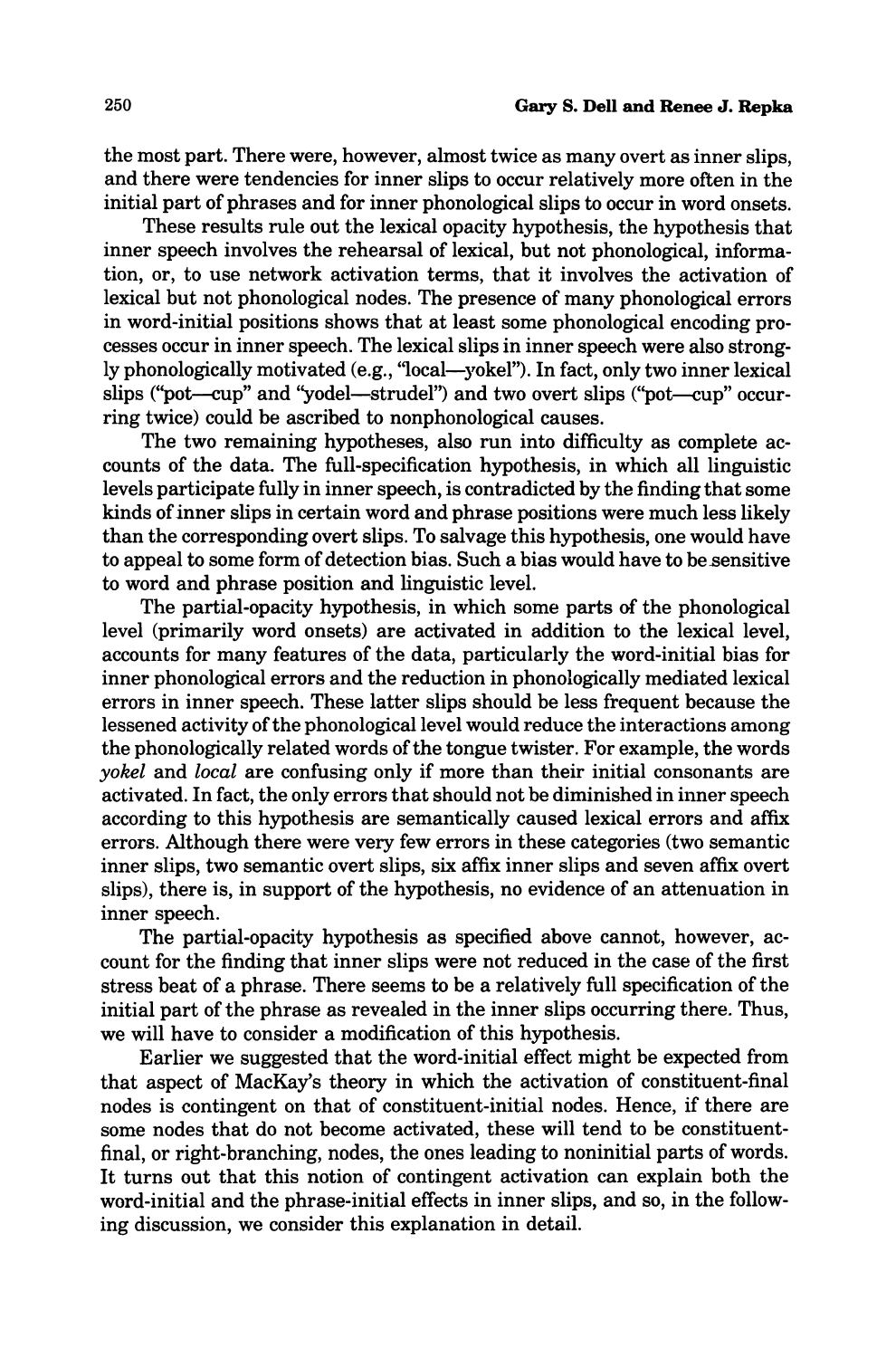Consider Figure 1 again, which presents the content nodes for the tongue twister ''thirty-seven silver thistles," from the highest phrase node representing the entire phrase down to the phoneme level. Recall that each content node is activated by the activation of a particular sequence node, starting with a sequence node for the entire noun phrase. Thus, in the model, the successful activation of a given content node,  $j$ , depends on the activation of a set of *predecessor nodes, nodes on which j's activation is contingent. This set includes* both content and sequence nodes, and the number of them depends on the location of the node under consideration. The number of predecessor nodes,  $N(i)$ , turns out to be exactly

$$
N(j) = 1 + 2l + 4r
$$

where  $l$  and  $r$  are the number of left- and right-branching nodes, respectively, leading to *i*. Let us work through an example. To activate the content node for the syllable /ty/ in *thirty,* the following nodes must all be activated first: (1) the NP sequence node; (2) the content node for the entire phrase; (3) the sequence node corresponding to *thirty-seven* (syntactic category *quantifier);* (4) the actual constituent *thirty-seven;* (5) the sequence node corresponding to *thirty; (6)*  the actual content node for *thirty;* (7) the sequence node for the initial syllable; (8) the syllable  $\theta \theta \theta$ <sup>r</sup>/; and (9) the sequence node for a second syllable.<sup>2</sup> Thus, to activate  $/ty/$ , which is two left branches and one right branch from the top, we need to activate  $1 + 2 \times 2 + 4 \times 1 = 9$  predecessors.

Now, let us assume that the difference between inner and overt speech is that, in overt speech, a given node always become activated if its predecessors do, whereas in inner speech, there is a small chance, p, that a node will fail to be activated in spite of its predecessors' being activated. There are several mechanisms by which this could happen in the theory (e.g., diminished priming and higher thresholds), but the exact mechanism is not of concern here. In any case, the result is that, in inner speech, the chance that a particular content node *i* will activate is  $(1-p)^{N(j)}$ .

Table 4 shows the probability that the phoneme content nodes in ''thirtyseven silver thistles" will be activated if  $p$  is .05. There are several things worth noting about this calculation. One is that, even though  $p$  is small, its effects accumulate so that many of the phoneme nodes have a severely reduced chance of activation. However, the main point is that approximately the right sort of abbreviation results. The initial parts of words are retrieved more effectively than noninitial parts (the mean probability of activation for initial, medial, and final consonants is .56, .45, and .42, respectively), and in addition, the initial parts of the phrase have greater mean activation probabilities associated with their phonemes than the remainder of the phrase (.57, .48, .48, and .42 for the first through fourth words, respectively). One should note, as well, that the affix for the plural in *thistles* is stronger than the other phonemes in

<sup>&</sup>lt;sup>2</sup>The reason that the content node for  $\theta \theta$  <sup>ar</sup>/ must become activated is that it serves to deactivate the sequence node for the first syllable, which has been inhibiting the sequence node for the second syllable.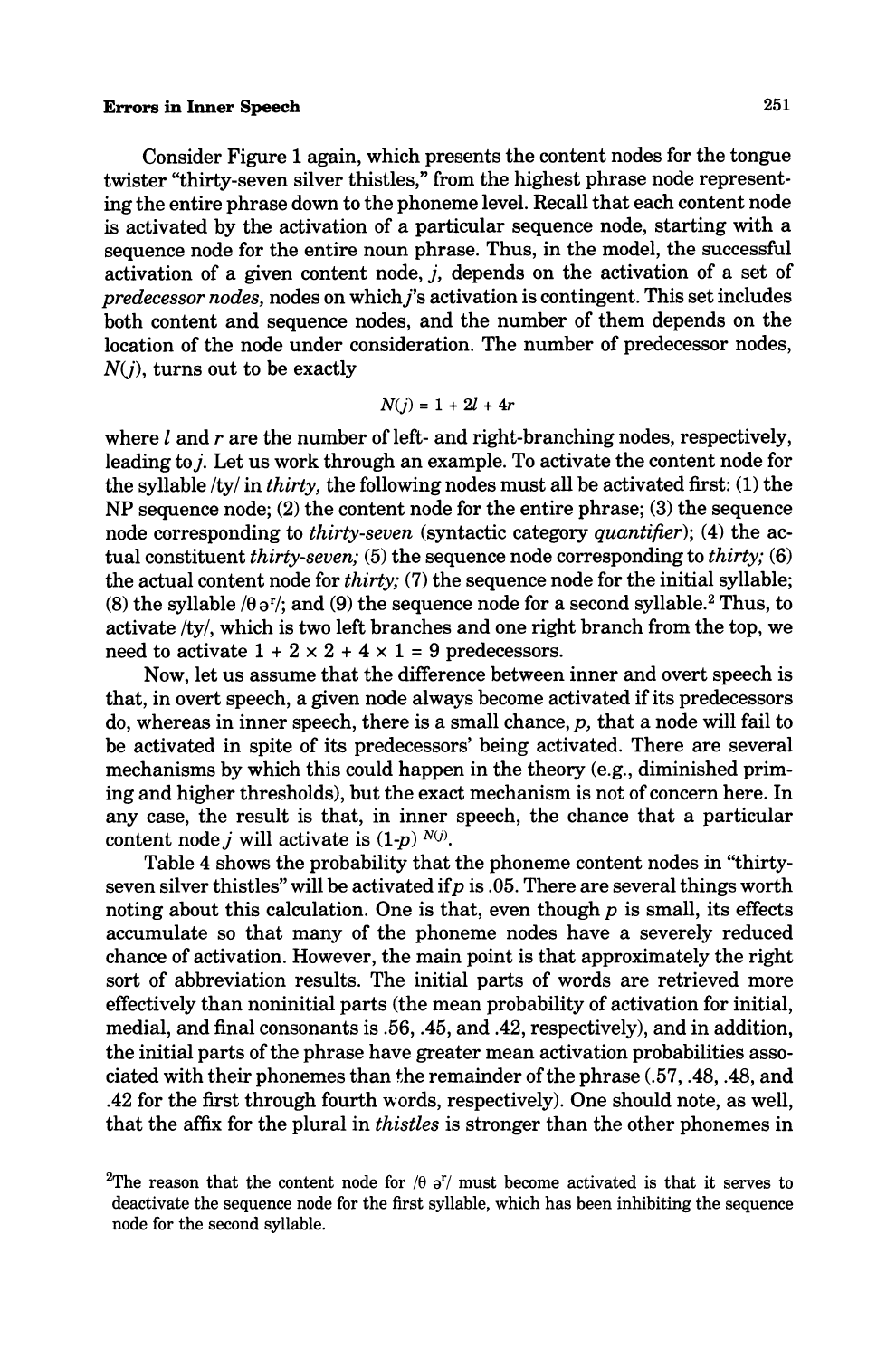|                                              |     | THIT TA-DEAGH DHAGI THIPPIGS |                           |     |                            |     |              |              |              |            |     |
|----------------------------------------------|-----|------------------------------|---------------------------|-----|----------------------------|-----|--------------|--------------|--------------|------------|-----|
|                                              |     | θ                            | $\mathbf{a}^{\mathbf{r}}$ | t   | y                          | s   | $\mathbf{e}$ |              | $\mathbf{v}$ | $\partial$ | n   |
| N(j)                                         |     | 9                            | 11                        | 11  | 13                         | 11  |              | 15           | 17           | 13         | 15  |
| Activation probability $(p = .05)$           |     | .63                          | .57                       | .57 | .51                        | .57 |              | .46          | .42          | .51        | .46 |
|                                              | S.  | $\bf{I}$                     | -1                        |     | $v \quad a^r \quad \theta$ |     | $\mathbf{I}$ | $\mathbf{s}$ | $\theta$     | -1         | z   |
| N(j)                                         | 11  | 15                           | 17                        | 13  | 15                         | 15  | 19           | 21           | 17           | 19         | -13 |
| <b>Activation probability</b><br>$(p = .05)$ | .57 | .46                          | .42                       | .52 | .46                        | .46 | .38          | .34          | .42          | .38        | .51 |

| TABLE 4                                                 |  |
|---------------------------------------------------------|--|
| Calculation of Activation Probabilities for Phonemes in |  |
| "Thirty-Seven Silver Thistles"                          |  |

the word, despite its word- and phrase-final position. The reason is that grammatical affixes occupy a high position in the content node hierarchy, a position reflecting their status as morphemes. Finally, it should be noted that, although the probability of activating phoneme nodes is reduced, no node is expressly prohibited from becoming activated in this account of inner speech. As a result, there is no error type that is categorically impossible in inner speech. This result allows us to understand the finding that inner-speech errors were just about as diverse as overt errors as indexed by the number of types exhibited, in spite of the large differences in the actual number of error tokens.

Thus, we see that much of the pattern of abbreviation in inner speech can be explained by the hierarchical left-to-right nature of language. Lower level nodes and nodes that occur later in sequences depend on the activation of higher and earlier nodes. Hence, any attenuation in the processing prevents the activation of lower and later nodes.

In the next section of the chapter we apply this view of the relation between inner and overt speech to the question of practice, specifically to the effect of mentally or overtly practicing tongue twisters on error probability.

# PRACTICE, MENTAL AND PHYSICAL

It is obvious to everyone that practice helps eliminate production errors. Consider what would be likely to happen if a speaker were to practice saying, "The sixth sick sheik's sixth sheep's sick" for 100 trials. For the first few trials, a correct rendition would be impossible—this is one of the hardest English tongue twisters were composed! However, by about the 30th trial, error-free performance would be the rule. An informal characterization of the learning process might be as follows. During the first one or two trials, there is difficulty remembering the phrase. It is close to memory span in length, and thus, many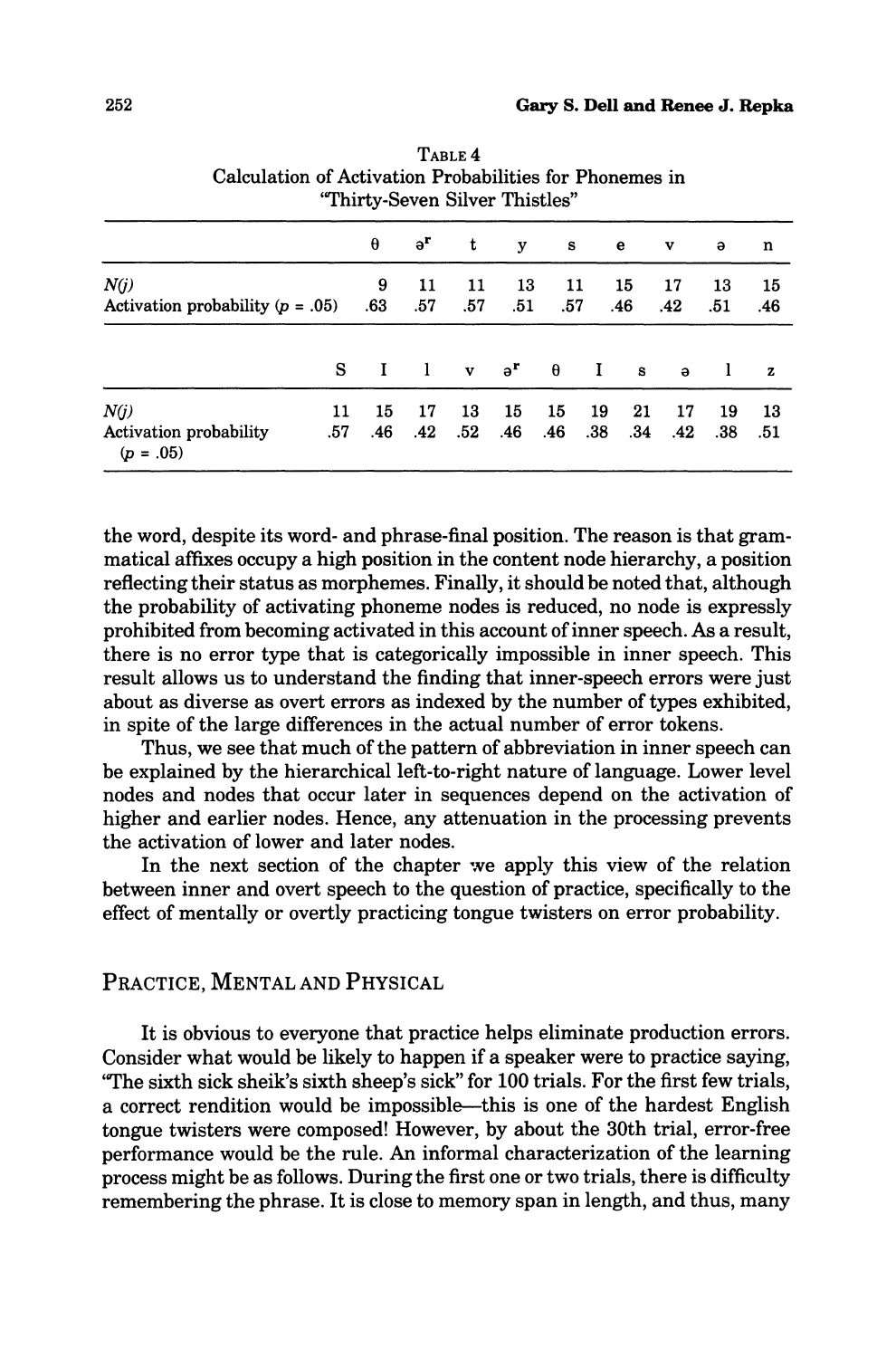of the early errors would seem to the speaker to be due to uncertainty about exactly what the phrase is. Next would come a phase in which errors are common but are clearly production errors. The speaker would "know" the phrase but be unable to recite it at a normal speaking rate. Finally, there would be a period in which errors are rare, but practice would nonetheless bring about increasing speed, fluency, and automaticity. These three "stages" in practice are often proposed in the literature on skill acquisition (e.g., Fitts & Posner, 1967) and coincide with our own impressions when we actually performed this task.

Our concern here is primarily with the second stage, during which there are errors of production that are gradually reduced with practice. Within the framework of MacKay's theory, we propose two accounts of how practice reduces production errors. The first, which we call the *exercise hypothesis,* hearkens back to Thorndyke's law of exercise (1898). The basic idea is that errors occur because the connections among the content nodes are weak; that is, the priming delivered along these connections is less than it should be. Practice strengthens the connections and thus gradually eliminates errors.

In MacKay's theory, however, connection strength is a nonlinear function of practice. It has a maximum value, and its increase when below this maximum is a negatively accelerated function of practice. Frequently used connections, such as those between features, phonemes, syllables, and most words are assumed to be near maximum strength and so do not really benefit from practice. It is the higher level syntactic connections, those among phrasal content nodes and lexical content nodes, that are not often used and hence can benefit from practice (How often have you said the phrase "silver thistles''?). Thus, practicing a phrase changes the connection strengths among the syntactic content nodes, not the phonological ones.

One should also note that a set of weak connections is likely to have a greater variance in strength than a set of strong ones. All the members in a set of strong connections are near the maximum in strength, and hence, they have nearly the same strength. The strengths of weak connections can vary to a much greater extent. This large variance in the strength of weak connections, as well as their weakness *per se,* is what contributes to the errors in reciting unpracticed tongue twisters according to this hypothesis. This interpretation of MacKay's theory is similar to a claim made by Baars and Motley (1976), who argued that phonological slips can result from uncertainty in word order, which, in MacKay's theory, is coded in these higher level connections. The effect of practice is thus to bring all the weak high-level connections closer to maximum. With all the relevant connections near maximum strength, there is much less error variance in the activation process, and hence, errors are rare.

The second hypothesis regarding the effect of practice assigns a role to feedback in the learning process and therefore has its antecedents in Thorndyke's law of effect rather than in the law of exercise. This *feedback hypothesis* states that practice informs the system about the errors that it needs to prevent. When an error is detected, connection strengths are adjusted by some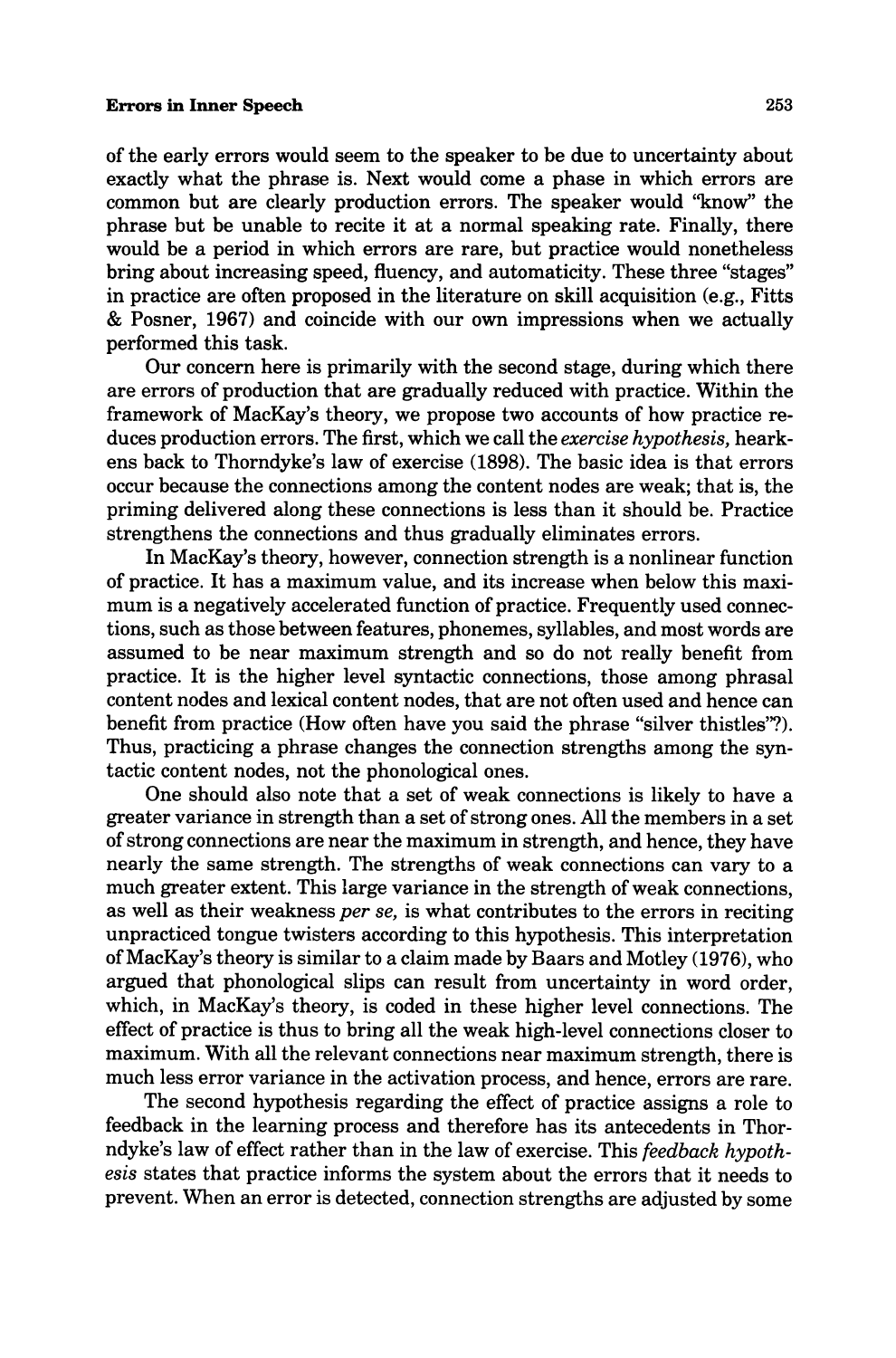algorithm so as to decrease the likelihood of the error. If no error occurs, one could assume that all of the involved connections are strengthened or that nothing occurs. Recent work in learning has identified powerful algorithms for changing connection strengths in response to feedback (e.g., Hinton & Sejnowski, 1983; Rumelhart, Hinton, & Williams, 1986). For example, Rumelhart *et al.* showed how feedback delivered to a set of nodes can be used to adjust not only the connections leading directly to those nodes, but also connections leading to nodes leading to the informed nodes, and so on.

When a speaker makes a slip and detects it, the production system has very good feedback about what part of the network went wrong. For example, if one were to say "thirty-seven *thilver* thistles," the problem can be located in the relative degree of priming for the content nodes for initial  $/s/$  and initial  $/0/$ (using the terms of MacKay's theory). Exactly what connections are changed in response to this identification depends on what learning rule is adopted and the assumptions about existing connections and their properties. If we stay within the confines of MacKay's theory, we would want to restrict modifications to the connections among the higher level content nodes. So, in this example, we might strengthen the link from *silver thistles* to *silver* and decrease the one from *silver thistles* to *thistles.* The result would be that the network would pay more "attention" to the word *silver* and relatively less to *thistles* and would perhaps keep the /8/ from intruding into *silver.* Regardless of the specifics of the changes, however, the feedback hypothesis associates learning with the information provided by errors, and in this way, it differs markedly from the exercise hypothesis.

The feedback and exercise hypothesis lead to different predictions regarding the effectiveness of mentally practicing tongue twisters. Given that inner speech provides demonstrably different error feedback from overt speech, we would expect from the feedback hypothesis that mental practice would not be very effective in eliminating errors or, more specifically, that mental practice would not lead to immunity from error during overt recitation. This prediction obtains because we have solid evidence from the first experiment that subjects report only about half as many inner slips as overt slips. Thus, the feedback obtained during inner practice does not adequately inform the system about the difficulties it would experience during overt recitation. Note that this prediction does not depend on inner slips' being truly less frequent than overt ones; it holds even if they are simply harder to detect. In both cases, feedback is deficient.

The exercise hypothesis predicts that inner practice should be as effective as overt practice. Even if inner speech is abbreviated in the way that we outlined earlier, this abbreviation does not have a great deal of impact on the activation of the higher syntactic nodes, and it is the connections among these nodes that require exercise according to the exercise hypothesis.

In Experiment 2, we tested whether inner practice with tongue twisters facilitates their overt recitation. Specifically, we manipulated the type of practice (inner or overt), the amount of practice (0, 4, or 16 recitations) and the type of test (two overt recitations or two inner recitations).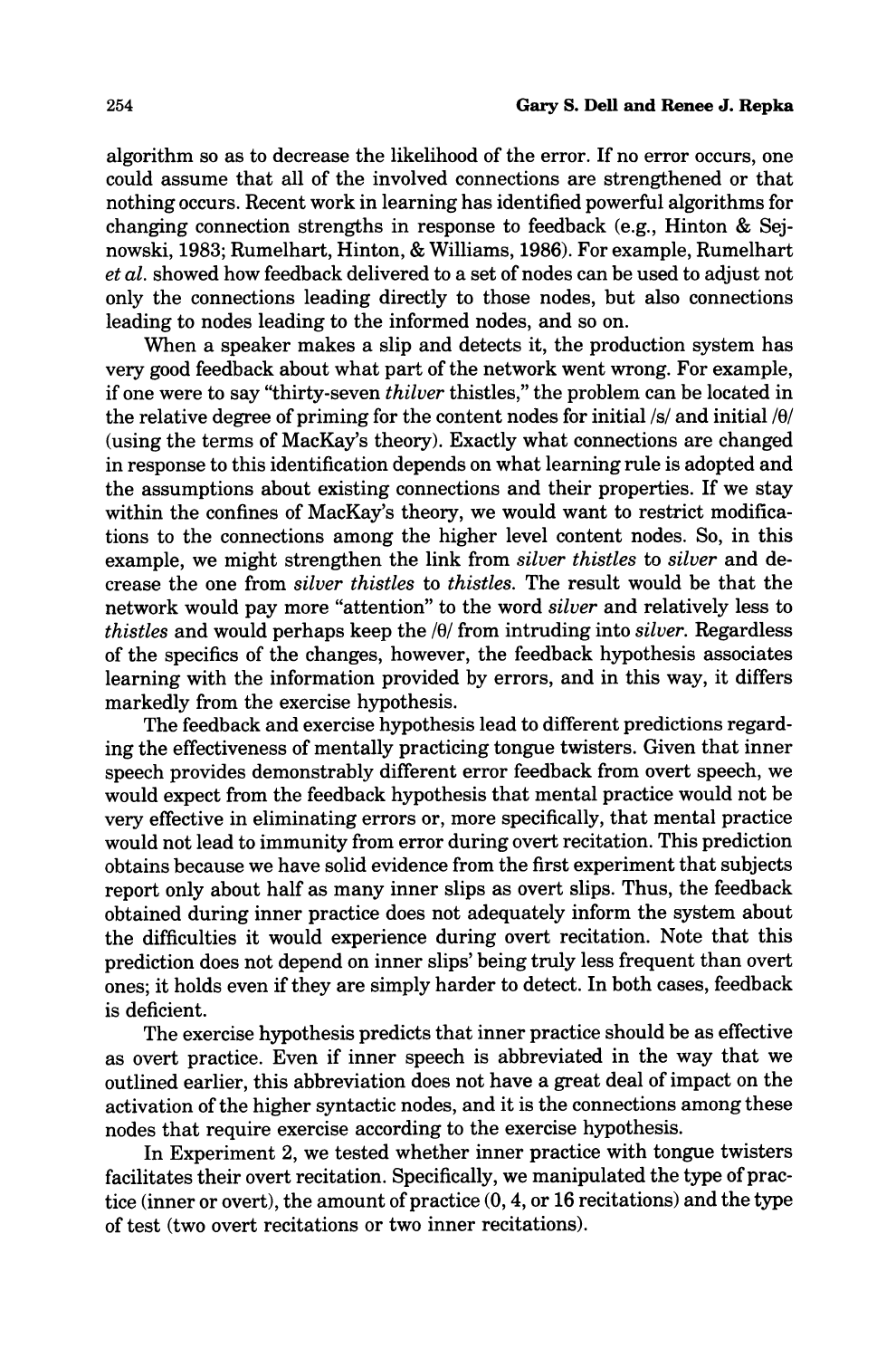# EXPERIMENT 2

## *Method*

*Subjects.* Seventy-two subjects participated, from the same population as in the first experiment.

*Materials.* Twelve phrases, including eleven tongue twisters and one pseudo-tongue-twister ("Lift the ladder, Lester") were selected from the phrases used in the first experiment. Each was printed on a card with stress marking as before.

*Design.* There were 12 distinct conditions created by crossing the three experimental factors of interest, practice type (two levels: inner and overt), amount of practice (three levels: 0, 4, and 16 trials), and test type (two levels: inner and overt). These were all manipulated in a within-subject fashion. Each subject was tested on all 12 phrases, each phrase associated with a single condition. The allocation of phrases to conditions was counterbalanced so that, across a group of 12 subjects, each phrase occurred in each condition. The testing of 72 subjects thus resulted in six replications of the design.

*Procedure.* Each subject was presented with the 12 phrases in random order. The experimenter read each phrase aloud in time with a metronome at 0.8 stressed syllables per second, and then the subject read it back at the same rate. After this, the card containing the phrase was turned over. On the back of the card were specified the type and amount of practice and the type of test for that phrase and subject. The experimenter increased the metronome rate to 2.4 stressed syllables per second, and the subject followed the instructions for practicing the phrase. Earlier, the subjects had been instructed on the nature of inner speech in a way similar to that in the first experiment. If the phrase was to be overtly practiced, the subject said the tongue twister aloud in time with the metronome for the designated number of recitations. The subject was instructed to pause for four beats between recitations. If the phrase was to be practiced via inner speech, the same procedure was followed except that the recitation was mental. For conditions in which zero practice trials were designated, the procedure moved directly into the test phase.

Following the designated practice, if any, the subjects were tested. They had to recite the phrase twice (with a four-beat pause as before) at 2.4 stressed syllables per second, either mentally, or overtly, as indicated on the back of the card. During the test recitations, the subjects were directed to report immediately any errors that they detected, as in the first experiment. Finally, following the test, the subjects slowly repeated each phrase aloud to make sure that it was remembered.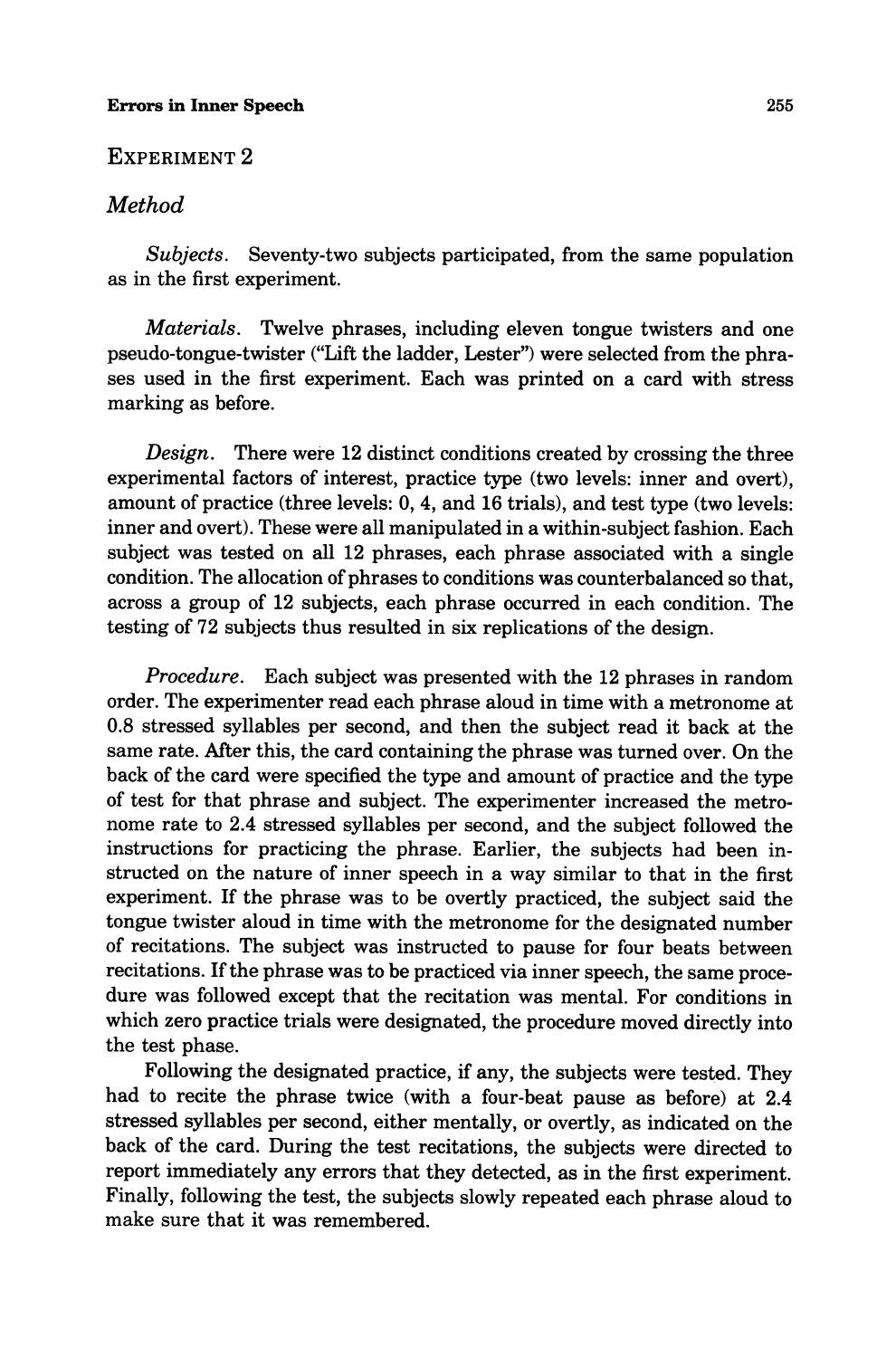Each subject was given three practice trials before doing the 12 experimental phrases. The practice trials represented the conditions of mental practice with a mental test, mental practice with an overt test, and overt practice with a mental test.

# *Results*

Inner and overt slips were obtained on all the tongue twisters, and none was obtained on the pseudo-tongue-twister. The number of errors occurring in the test phase as a function of conditions is presented in Table 5. As in the first experiment, inner slips (that is, errors reported during the mental test conditions) were much less frequent than overt slips (errors reported during the overt test conditions). To evaluate the effect of the type and amount of practice, separate analyses of variance were done for the inner and overt test conditions. These analyses used the error totals per condition per replication as the dependent variable.

For an overt test, overt practice led to fewer slips than inner practice:  $F(1,5) = 9.15$ ; but more important, the type of practice interacted with the amount of practice:  $F(2,10) = 4.52$ . Overt practice successfully reduced overt errors:  $F(2,10) = 10.99$ ; but inner practice did not:  $F(2,10) < 1$ .

In the inner test conditions, the pattern was different. Both inner and overt practice reduced errors to an equal extent:  $F(2,10) = 11.67$ . After 16 practice trials, inner slips were almost completely eliminated by either inner or overt practice.

Although this experiment yielded fewer errors than the previous one, it is possible to get additional data from it regarding the abbreviation of inner speech by looking at the inner and overt slips obtained in the test phase when

| ט שעתת ב<br>Number of Errors Reported in the Test Phase<br>of Experiment 2 |    |                             |    |  |  |  |
|----------------------------------------------------------------------------|----|-----------------------------|----|--|--|--|
|                                                                            |    | Amount of practice (trials) |    |  |  |  |
| Condition                                                                  | 0  | 4                           | 16 |  |  |  |
| Overt practice<br>Overt test                                               | 33 | 20                          | 9  |  |  |  |
| Inner practice<br>Overt test                                               | 28 | 33                          | 31 |  |  |  |
| Overt practice<br>Inner test                                               | 9  | 9                           | 1  |  |  |  |
| Inner practice<br>Inner test                                               | 12 | 6                           | 2  |  |  |  |

TABLE 5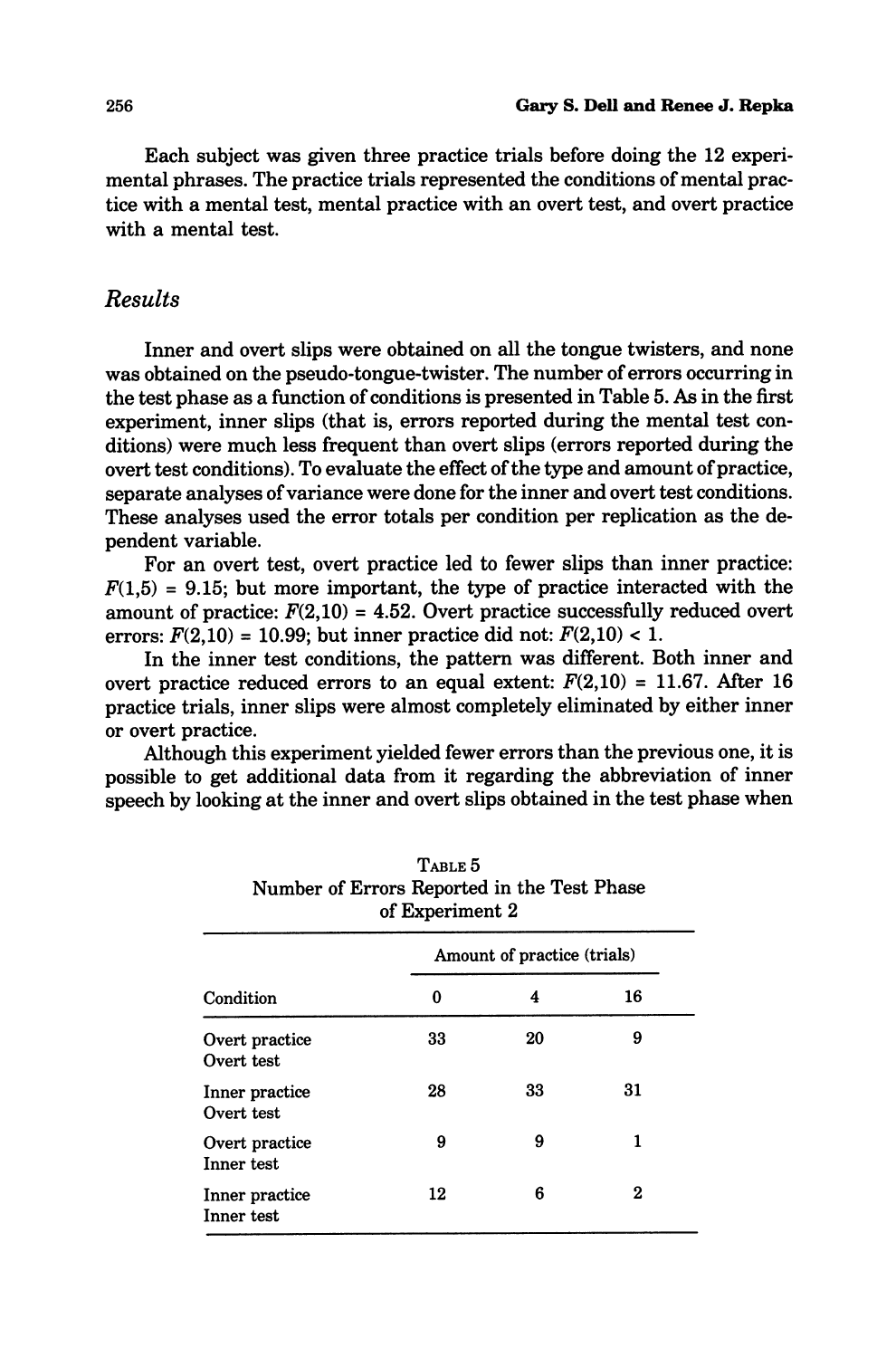there was no practice. The two principal findings from the first experiment were a tendency for inner slips to involve the initial beat of phrases and a (marginal) tendency for consonant inner slips to occur in word onsets. Both of these tendencies are present in the data of Experiment 2. For inner slips, 28.0% of the errors occurred on the phrase-initial beat, compared with only 13.8% of the overt slips. Initial consonant slips accounted for 83.3% of the tokens and 77.8% of the types of consonant slips in inner speech. For overt speech, initial consonant slips comprised 67.5% of the tokens and 64.0% of the types of consonant slips. Thus, the results of the second experiment provide additional support for the view that inner speech is relatively stronger in phrase- and word-initial positions.

# *Discussion*

The results support the feedback hypothesis. Inner practice, which we argued provides inappropriate feedback for an overt test, did not aid performance on the overt test. In contrast, overt practice, which provides exactly the right feedback for the overt test, led to about a threefold reduction in errors in overt recitation. The exercise hypothesis cannot account the failure of inner practice. According to the exercise hypothesis, inner practice should have been effective because the practice "exercises" the weak connections among the phrasal and lexical nodes to the same extent as overt practice does.

The finding that inner practice is effective in reducing inner slips is also consistent with the feedback hypothesis. Feedback delivered by inner practice can be seen as appropriate *to the task orinner recitation.* Inner practice informs the system of the most likely inner slips, thus enabling it to learn effectively.

The finding that overt practice reduces inner slips can be explained by the feedback hypothesis only if an additional assumption is granted. This assumption is that the feedback obtained from overt slips is somehow appropriate for inner recitation. We think this is a reasonable assumption, given the first experiment's results. For every category of error, overt slips were more frequent than or as frequent as inner slips. In other words, there is no special kind of error that shows up preferentially in inner speech. Thus, the feedback from overt recitation is likely to be more than adequate to the task of informing the system about potential inner slips.

Although the feedback hypothesis can account for the observed pattern of transfer from practice to test conditions, there are limitations to the generality of this conclusion. Our finding that inner practice does not prevent overt errors is probably limited to the second stage of skill acquisition, the stage at which the phrase is memorized but there are still many production errors, rather than the first stage, where the phrase is still being memorized. Because all of our phrases were short enough to be memorized on first hearing, this first stage was not even investigated. It is possible that the inner practice of tongue twisters would be effective in reducing overt errors if the tongue twisters are long enough to be difficult to remember. In this case, inner practice would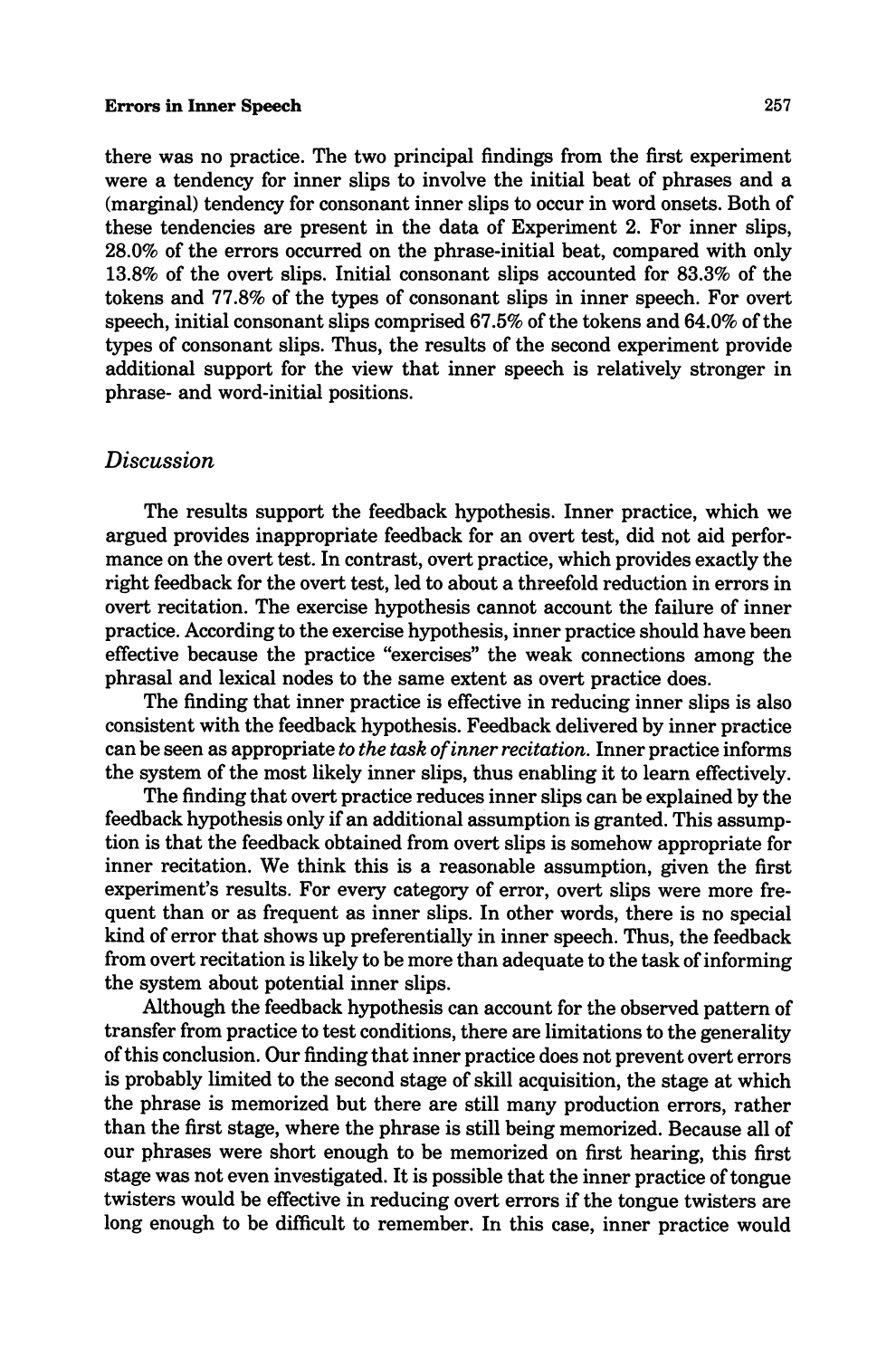function as rehearsal does in serial learning, leading to better retention of the words and their order. Such a result would be consistent with our view ofinner speech. Inner speech is hypothesized to be unabbreviated at the lexical, and higher, levels for the most part, and thus, the feedback at this level is informative for building up a representation of the phrase's word order. Where inner speech is assumed to be abbreviated, at the lower phonological levels, there is deficient feedback, but we claim that this feedback is not important for learning word order, only for learning about potential difficulties associated with the words' sounds.

A clear situation where inner practice does transfer to overt speech production was found by MacKay (1981). In this study, bilingual English-German speakers mentally or overtly practiced (non-tongue-twister) sentences in one language and then overtly recited translations of the practiced sentences in the other language and control sentences. Mental practice was as effective as overt practice in reducing the time to recite the translations. This result is consistent with our view of inner speech if we extend our claim that inner speech is not abbreviated at the higher linguistic levels to include the semantic level. Thus, inner practice should affect performance on semantically identical sentences to the same extent as overt practice.

Although our discussion has been limited to the mental practice of speech, we can speculate that our conclusions apply to mental practice in general. The claim is that mental practice can reduce errors in overt performance to the extent that the mental activity is not substantially abbreviated relative to overt activity *with respect to the error-generating mechanisms.* When this is the case, mental practice provides the right kind of feedback-feedback that informs the system about the kinds of errors that would happen in the overt activity. Research on mental practice has produced many contradictory results on its effectiveness (for reviews, see Drowatsky, 1975; MacKay, 1981; Richardson, 1965), but one general conclusion is that, for mental practice to be helpful, either the activity must be simple or the participant must have some familiarity with it. Whether these findings can be understood in our framework is a question that can be answered only by a determination of the components of each skill and the extent to which these components are abbreviated when the skill is performed covertly.

# **CONCLUSIONS**

In this chapter we have investigated the nature of inner speech and found it to be closely related to overt speech. Our view, derived primarily from a model proposed by MacKay (1982), is that inner speech consists of a subset of the processes involved in overt speech, specifically that it consists of the activation of syntactic and some, but not all, phonological nodes in a hierarchical network. The pattern of abbreviation found in our first experiment can be accounted for by the model's assumption that each node's activation is contingent on the activation of a set of predecessor nodes and by an additional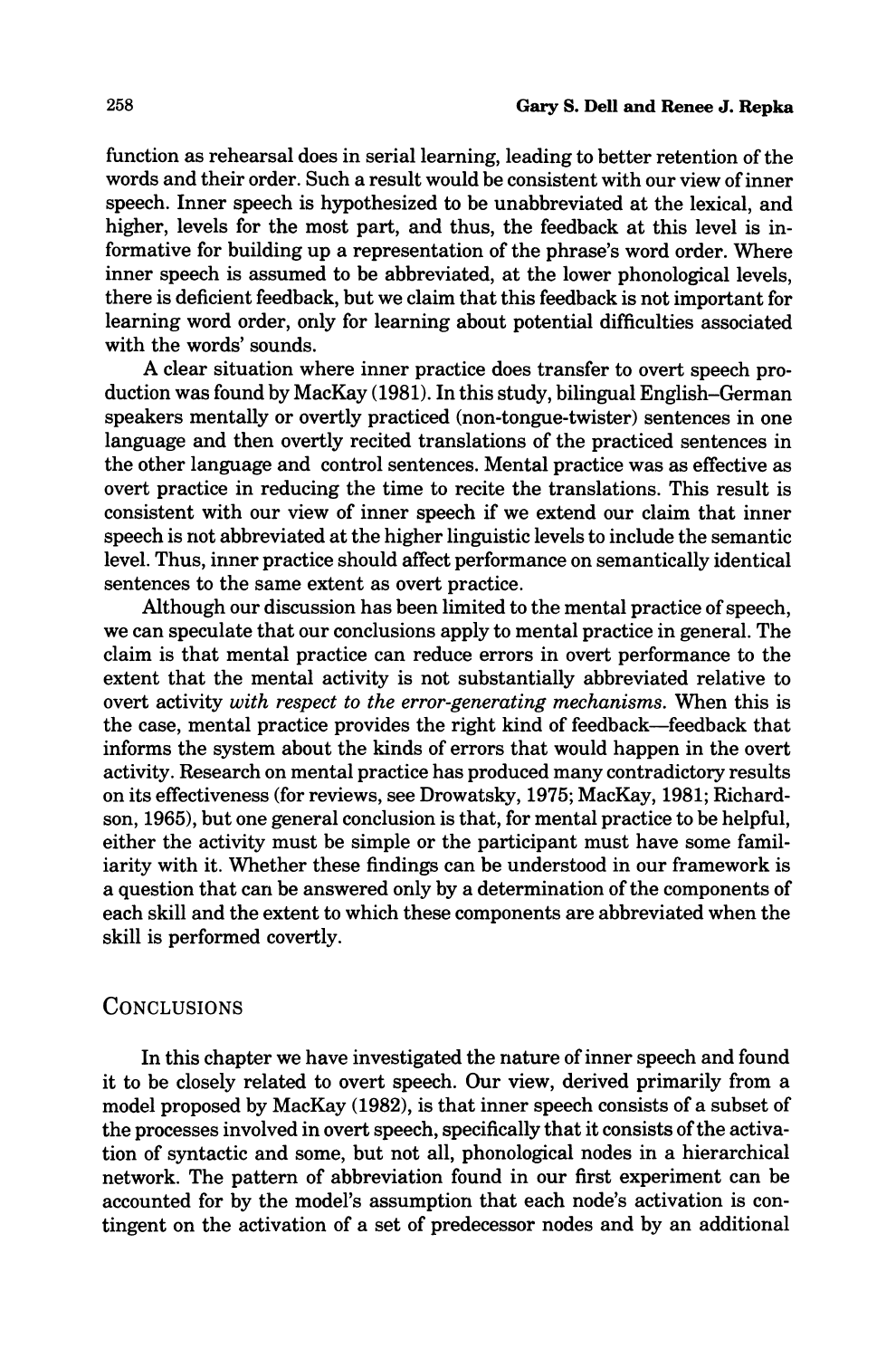assumption that the difference between inner and overt speech is that, in inner speech, there is some small chance that each node will fail to activate, given the activation of its predecessors. As a result, nodes representing lower linguistic levels and nodes representing constituents later in a sequence will tend to be dropped more in inner than in overt speech.

We further showed that this abbreviated character of inner speech diminishes its effectiveness for practicing phonologically confusing phrases. Feedback regarding potential slips is seen to be deficient in inner speech relative to overt speech, and thus, inner practice does not help prevent slips in the overt repetition of such phrases.

When we say that inner speech is abbreviated in a particular way, we do not wish to claim that it is necessarily abbreviated in this way. We simply found this to be true in our experiments. Undoubtedly, people have some flexibility in how complete their inner speech is. It may be quite abstract, with very little phonological information present, or it could be fully specified at the linguistic levels. However, we expect that full linguistic specification will probably trigger a great deal of motor activity as well-a kind of soundless whispering. Ensuring the full activation of all linguistic nodes will strongly prime motor nodes, and because of random factors, some will activate.

Just how complete inner speech is very likely depends on its function and the conditions under which it is produced. For example, slow articulation rates probably contribute to a fuller specification. In MacKay's theory, priming takes time to accumulate, and so the extra time associated with a slow rate could overcome the hypothesized attenuation of activity in inner speech. Similarly, if inner speech is being used to retain a list of words for recall, it may be more abbreviated than if one is rehearsing, say, the recitation of a poem. If people have control over the levels that are activated, they can influence the kind of feedback they get and, consequently, the effectiveness of the rehearsal.

In addition to variations within a speaker, there are undoubtedly individual differences in the extent to which inner speech is abbreviated. Dell (1978) conducted a small experiment similar to our Experiment 1 and found that inner slips were about as frequent as overt slips. This finding contrasts with the findings reported here, in which inner slips were less frequent. The subjects in Dell (1978) were psychology graduate students, most of whom were studying short-term memory. One could argue that this subject population was either quite experienced with verbal imagery or at least was sensitized to its importance, a condition leading to less abbreviation than would be expected in a less sophisticated population. We believe that the results of the present experiments are more typical, but we must acknowledge the difference. We can, however, predict that, if a group of subjects produces unabbreviated inner speech (as many inner as overt slips), then inner practice should transfer effective to an overt test.

A final point we wish to make concerns the inobservability of inner speech. Despite the electromyographic potentials that may accompany inner speech, its basic nature is mental. We know inner speech by our experience of it. As a result, much research on inner speech uses the methodology of introspection.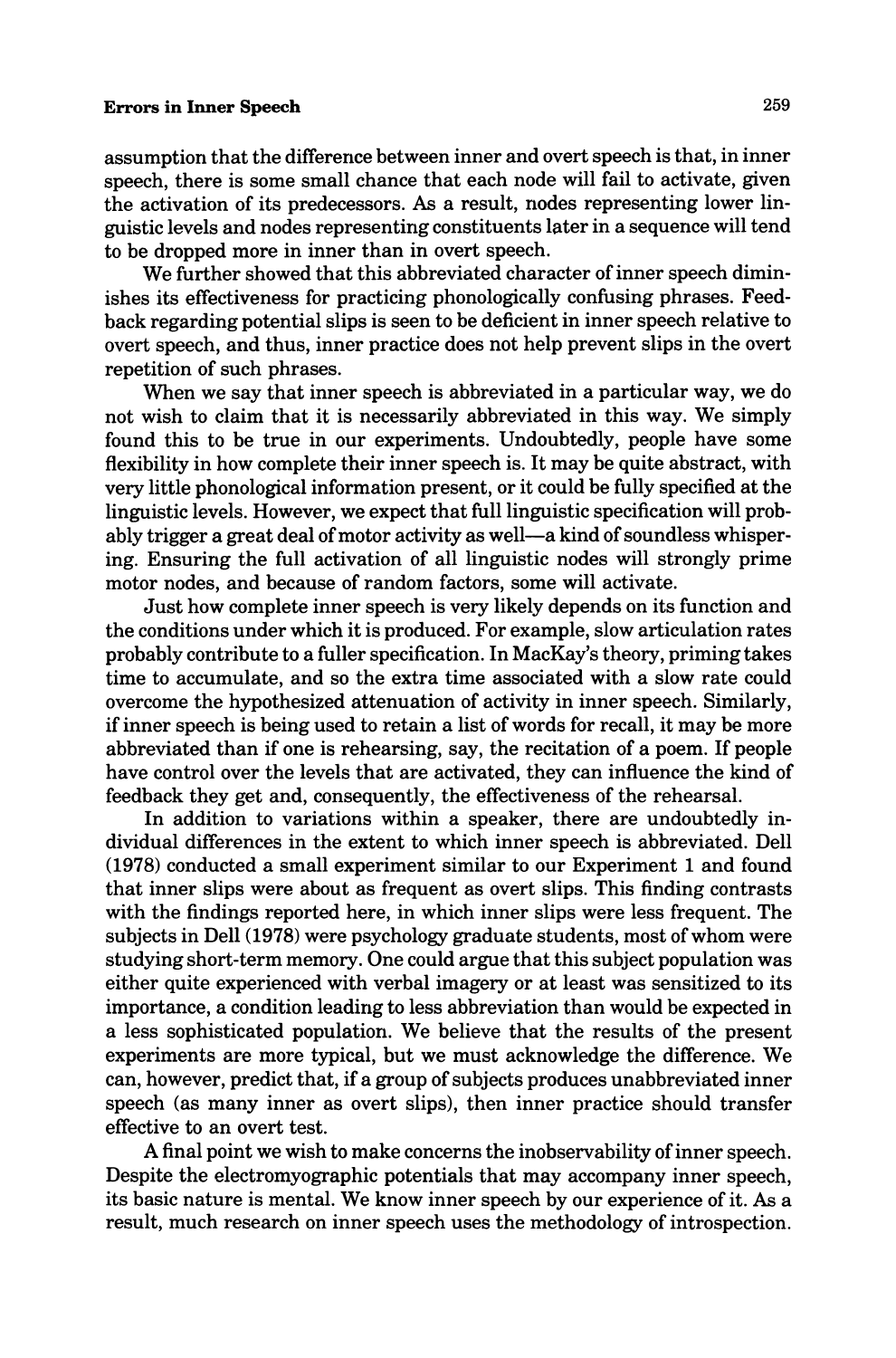Subjects report on the contents of their consciousness. Although introspective techniques are not abjured by today's researchers as they once were, they are, nonetheless, viewed critically. The recent debate about the nature and function of visual imagery has fueled discussion of these issues and has resulted in more sophisticated methods for investigating imagery that go beyond simple introspection (see Kosslyn, 1980, for a review). By focusing on subjects' reported inner slips, we are, to some extent, returning to the bad old days. We are simply taking the subjects' word regarding their slips. Thus, we must acknowledge that differences in the properties of inner and overt slips do not clearly establish differences in the properties of inner and overt speech. We can, instead, appeal only to the plausibility of this assumption and that of our theoretical account of the difference. Ultimately, the validation of our hypotheses must await research that makes use of what Kosslyn (1980) termed the "quantification of introspection," in which the hypothesized mental processes are predicted to have behavioral consequences beyond introspective report. Our second experiment and other research work looking at the effect of inner speech on later overt performance (e.g., Butterworth & Whittaker, 1980; MacKay, 1981) fall into this methodological category and, thus, may help provide better clues to the nature of the voice inside the head.

#### ACKNOWLEDGMENT

This research was supported by National Science Foundation Grant BNS-84-6886. The author wishes to thank Susan Garnsey and Padraig O'Seaghdha for comments on the manuscript.

#### **REFERENCES**

- Anderson, R. D. (1982). Speech imagery is not always faster than visual imagery. *Memory and Cognition, 10, 371-380.*
- Baars, B. J., & Motley, M. T. (1976). Spoonerisms as sequencer conflicts: Evidence from artificially elicited spoonerisms. *American Journal of Psyclwlogy,* 83, 467-484.
- Baddeley, A. D., Thomson, N., & Buchanan, M. (1975). Word-length and the structure of short-term memory. *Journal of Verbal Learning and Verbal Behavior,* 14, 575- 589.
- Bock, J. K. (19820. Towards a cognitive psychology of syntax: Information processing contributions to sentence formulation. *Psychological Review,* 89, 1-47.
- Brown, R., & McNeill, D. (1966). The tip of the tongue phenomenon. *Journal of Verbal Learning and Verbal Behavior,* 5, 325-337.
- Butterworth, B., & Whittaker, S. (1980). Peggy Babcock's relatives. In G. E. Stelmach & J. Requin (Eds.), *Tutorials in motor behavior.* Amsterdam: North-Holland.
- Conrad, R. (1964). Acoustic confusions in immediate memory. *British Journal of Psychology,*  55,75-84.
- Cutler, A. (1981). The reliability of speech error data. *Linguistics,* 19, 561-582.
- Dell, G. S. (1978). Slips of the mind. In M. Paradis (Ed.), *The Fourth LACUS Forum* (pp. 69-75). Columbia, SC: Hornbeam Press.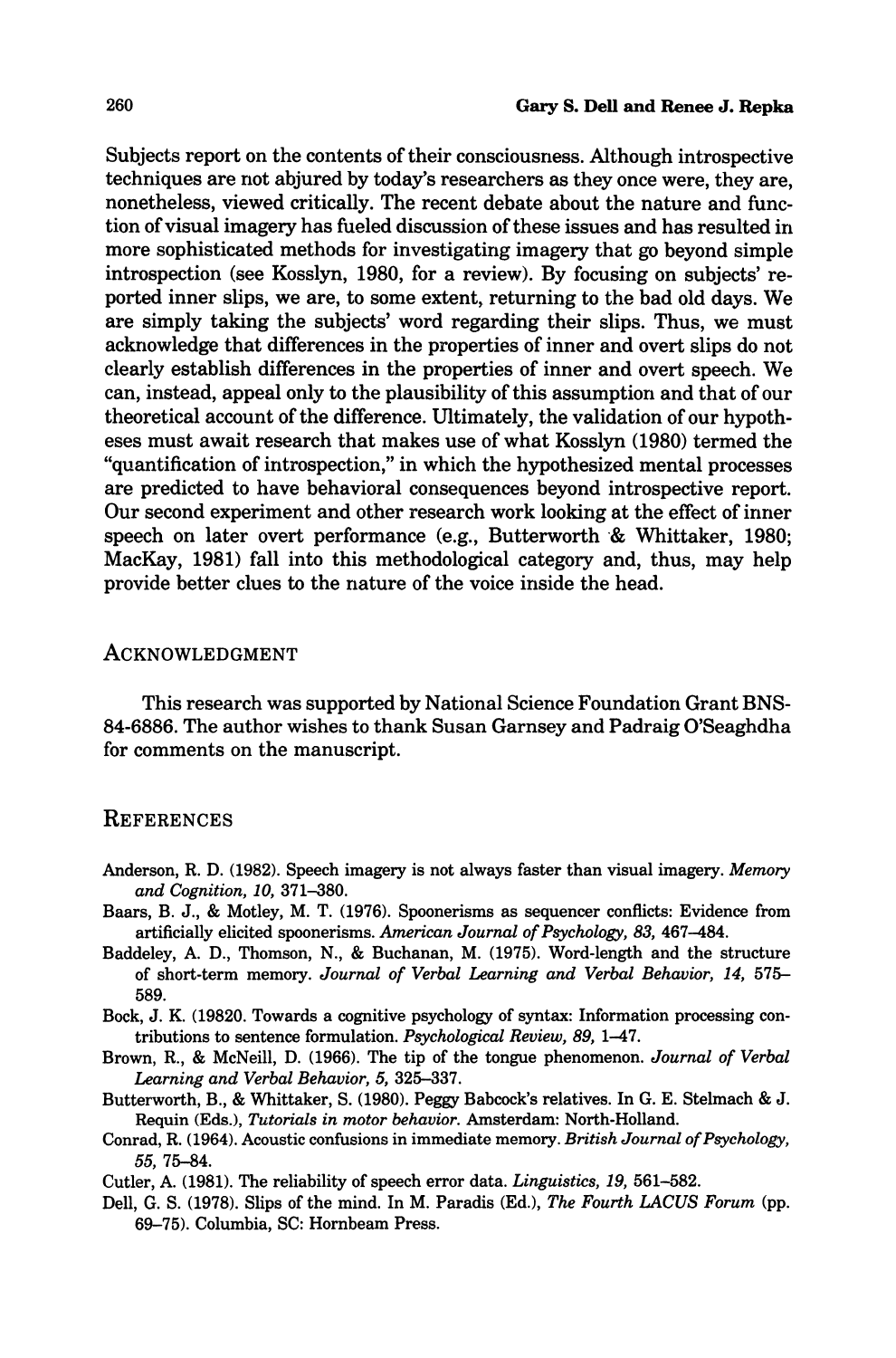- Dell, G. S. (1980). *Phonological and lexical encoding in speech production: An analysis of naturally occurring and experimentally elicited slips of the tongue.* Unpublished doctoral dissertation, University of Toronto.
- Dell, G. S. (1985). Positive feedback in hierarchical connectionist models: Applications to language production. *Cognitive Science,* 9, 3-23.
- Dell, G. S. (1986). A spreading-activation theory of retrieval in sentence production. *Psychological Review,* 93, 283-321.
- Dell, G. S., & Reich, P. A. (1981). Stages in sentence production: An analysis of speech error data. *Journal of Verbal Learning and Verbal Behavior*, 20, 611–629.
- Drowatsky, J. N. (1975). *Motor learning: Principles and practice.* Minneapolis: Burgess.
- Ellis, A. W. (1980). Errors in speech and short-term memory: The effects of phonemic similarity and syllable position. *Journal of Verbal Learning and Verbal Behavior,* 19, 624-634.
- Fay, D., & Cutler, A. (1977). Malaproprisms and the structure of the mental lexicon. *Linguistic Inquiry,* 3, 505-520.
- Fitts, P. M., & Posner, M. I. (1967) *Human performance.* Belmont, CA: Brooks-Cole.
- Foss, D. J., & Hakes, D. T. (1978). *Psycholinguistics.* Englewood Cliffs, NJ: Prentice-Hall.
- Fromkin, V. A. (1971). The non-anomalous nature of anomalous utterances. *Language, 41,*  27-52.
- Garrett, M. G. (1975). The analysis of sentence production. In G. H. Bower (Ed.), *The psychology of learning and motivation* (pp. 133-177). New York: Academic Press.
- Harley, T. (1984). A critique of top-down independent levels models of speech production: Evidence from non-plan-internal speech errors. *Cognitive Science,* 8, 191-219.
- Hinton, G. E., & Sejnowski, T. J. (1983). Optimal perceptual inference. *Proceedings of the IEEE Computer Society Conference on Computer Vision and Pattern Recognition,* Washington, DC, 448-453.
- Hockett, C. F. (1967). Where the tongue slips, there slip I. In *To Honor Roman Jakobson* (pp. 910-936). The Hague: Mouton.
- Hotopf, W. H. N. (1980). Slips of the pen. In I. V. Frith (Ed.), *Cognitive processes in spelling*  (pp. 287-307). London: Academic Press.
- Jacobson, E. (1930). Electrical measurements of neuromuscular states during mental activities: Imagination of movement involving skeletal muscle. *American Journal of Physiology,* 91, 567-608.
- Kosslyn, S. M. (1980). *Image and mind.* Cambridge: Harvard University Press.
- Kupin, J. (1979). *Tongue twisters as a source of information about speech production.* Unpublished doctoral dissertation, University of Connecticut.
- Landauer, T. K. (1962). Rate of implicit speech. *Perceptual and Motor Skills,* 15, 646.
- Lashley, K. S. (1951). The problem of serial order in behavior. In L. A. Jeffress (Ed.), *Cerebral mechanisms in behavior* (pp. 112-136). New York: Wiley.
- MacKay, D. G. (1970). Spoonerisms: The structure of errors in the serial order of speech. *Neuropsychologia,* 8, 323-350.
- MacKay, D. G. (1981). The problem of rehearsal or mental practice. *Journal of Motor Behavior,* 13, 274-285.
- MacKay, D. G. (1982). The problems of flexibility, fluency, and speed-accuracy tradeoff in skilled behavior. *Psychological Review,* 89, 483-506.
- MacKay, D. G. (1987). *The organization of perception and action: A theory for language and other cognitive skills.* New York: Springer.
- Marslen-Wilson, W., & Welsh, A. (1978). Processing interactions and lexical access during spoken word recognition in continuous speech. *Cognitive Psychology, 10, 29-63.*
- Richardson, A. (1965). Mental practice: A review and discussion. *The Research Quarterly, 38,*  95-107.
- Rumelhart, D. E., Hinton, G. E., & Williams, R. J. (1986). Learning internal representations by error propagation. In D. E. Rumelhart & J. L. McClelland (Eds.), *Parallel distributed processing: Explorations in the microstructure of cognition.* Cambridge: MIT Press.